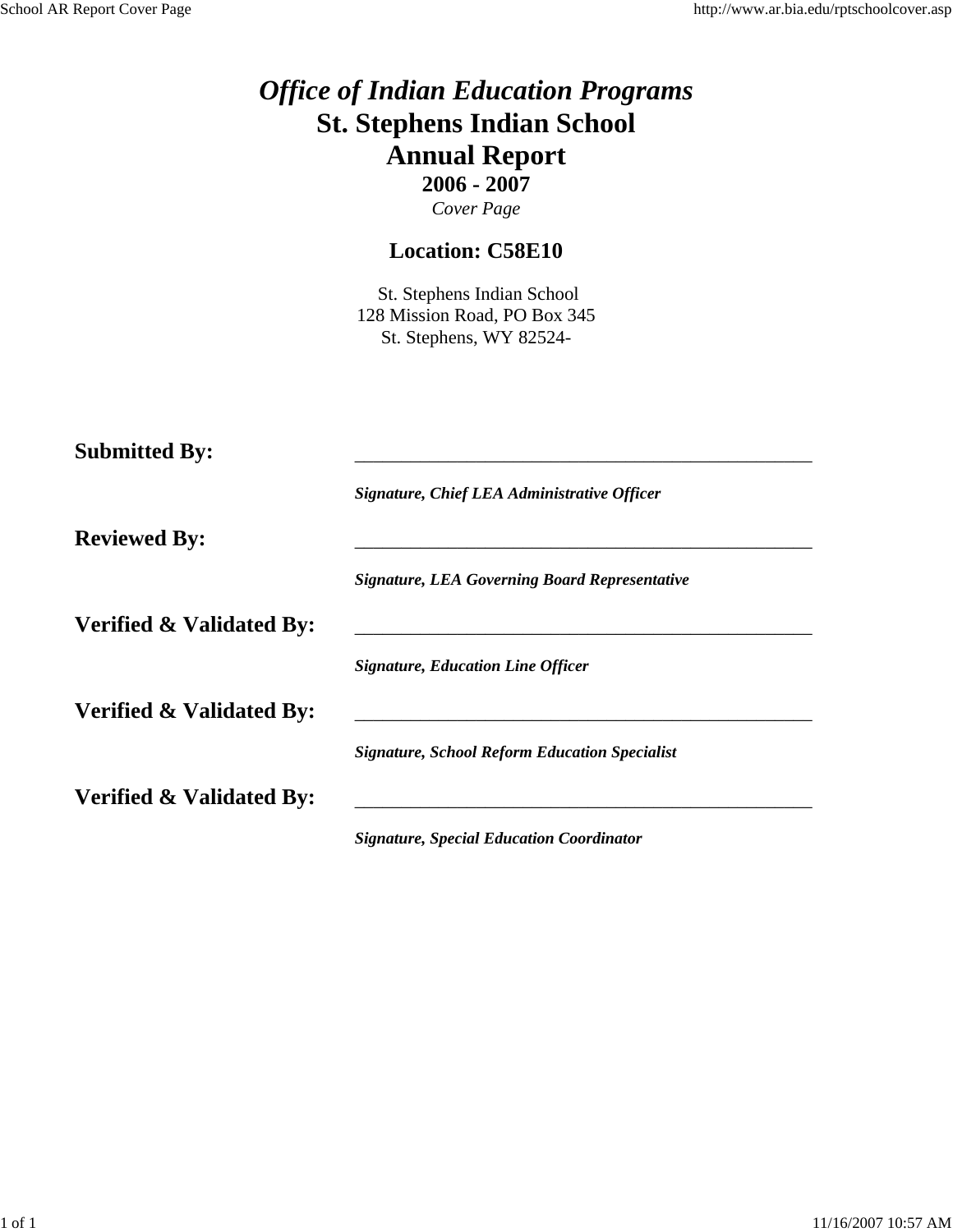## *Special Education Section*

## **Section A: Enrollment Data - Test Eligible Students with IEPs**

| Grade | <b>Language Arts</b><br>(1a) | <b>Reading (1b)</b> | <b>Math</b> $(1c)$ |
|-------|------------------------------|---------------------|--------------------|
| 3     | 0                            | $\overline{2}$      | 1                  |
| 4     | 0                            | $\overline{2}$      |                    |
| 5     | 0                            |                     |                    |
| 6     | 0                            | 3                   | 3                  |
| 7     | 0                            |                     |                    |
| 8     | 0                            | $\overline{2}$      |                    |
| 9     | 0                            |                     |                    |
| 10    | 0                            |                     |                    |
| 11    | 0                            | 3                   |                    |
| 12    | 0                            |                     |                    |
| Total |                              | 12                  | 5                  |
|       |                              |                     |                    |

|       | Column (1): All students with special education IEPs who are |
|-------|--------------------------------------------------------------|
|       | enrolled in grades tested at time of test. Be sure           |
|       | the totals in columns $(3)+(4)+(5)+(6)+(7)+(8)$ in           |
|       | the following sections equals the total of column            |
|       | $(1)$ .                                                      |
| Note: | These counts include ISEP and Non-ISEP students.             |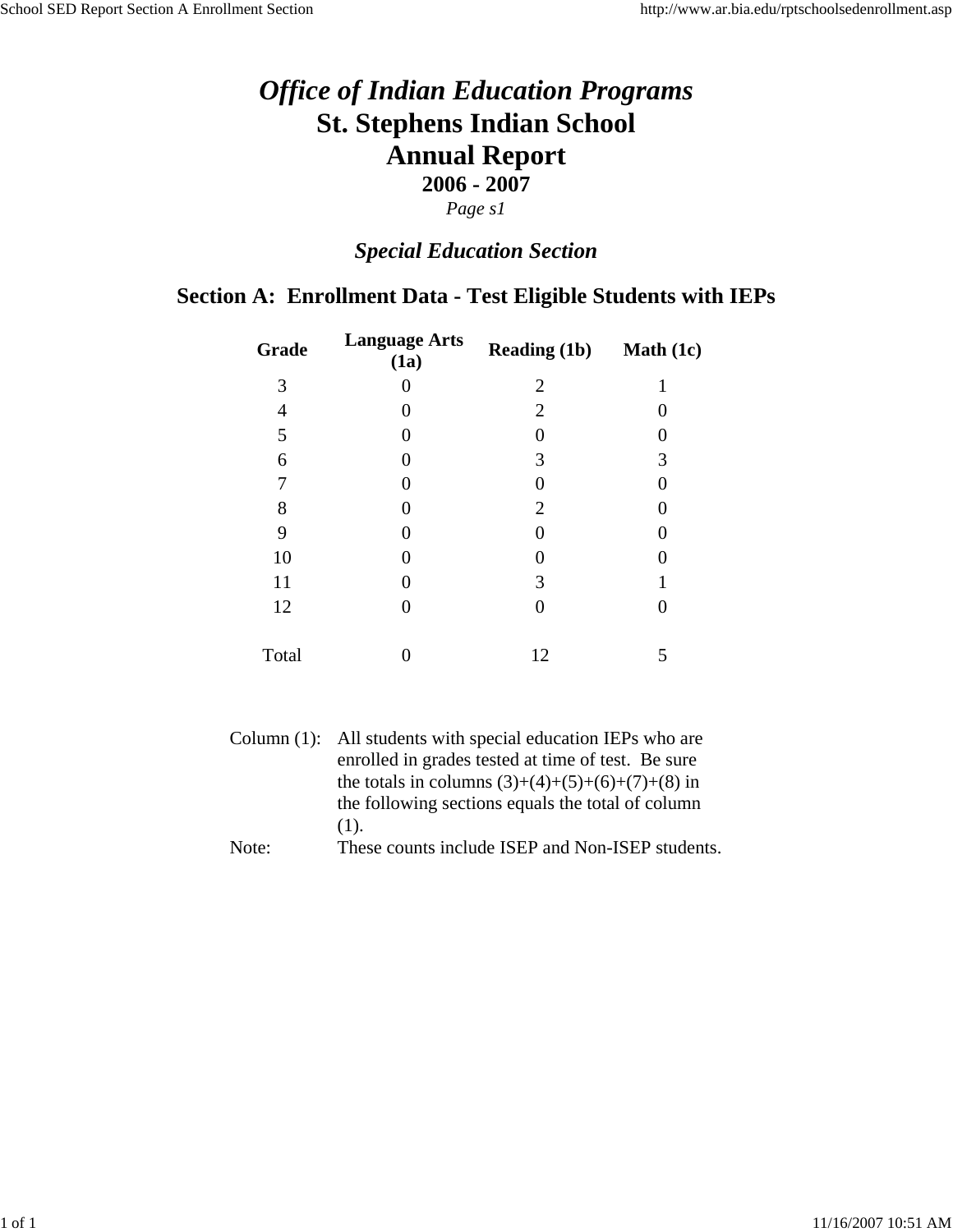# *Special Education Section* **Section B: Language Arts**

### **Language Arts: Students taking Regular Assessment ON GRADE LEVEL**

| Grade      | <b>No Accommodations</b><br>(3i) | With<br><b>Accommodations (3ii)</b> | <b>Accommodations</b><br><b>Invalidated Score</b><br>(3A) | <b>Invalid Results</b><br>(3B) |
|------------|----------------------------------|-------------------------------------|-----------------------------------------------------------|--------------------------------|
| 3          |                                  |                                     |                                                           |                                |
|            |                                  |                                     |                                                           |                                |
|            |                                  |                                     |                                                           |                                |
| 6          |                                  |                                     |                                                           |                                |
|            |                                  |                                     |                                                           |                                |
| Ω          |                                  |                                     |                                                           |                                |
|            |                                  |                                     |                                                           |                                |
| 10         |                                  |                                     |                                                           |                                |
| 11         |                                  |                                     |                                                           |                                |
| 12         |                                  |                                     |                                                           |                                |
| Total      |                                  |                                     |                                                           |                                |
| $3i + 3ii$ |                                  |                                     |                                                           |                                |
|            |                                  |                                     |                                                           |                                |

### **Language Arts: Students taking Regular Assessment OUT OF GRADE LEVEL**

| Grade | of Grade Level (4) | <b>Students Assessed Out Accommodations Invalidated</b><br>Score $(4A)$ | <b>Invalid Results (4B)</b> |
|-------|--------------------|-------------------------------------------------------------------------|-----------------------------|
|       |                    |                                                                         |                             |
|       |                    |                                                                         |                             |
|       |                    |                                                                         |                             |
| 6     |                    |                                                                         |                             |
|       |                    |                                                                         |                             |
|       |                    |                                                                         |                             |
|       |                    |                                                                         |                             |
| 10    |                    |                                                                         |                             |
| 11    |                    |                                                                         |                             |
| 12    |                    |                                                                         |                             |
| Total |                    |                                                                         |                             |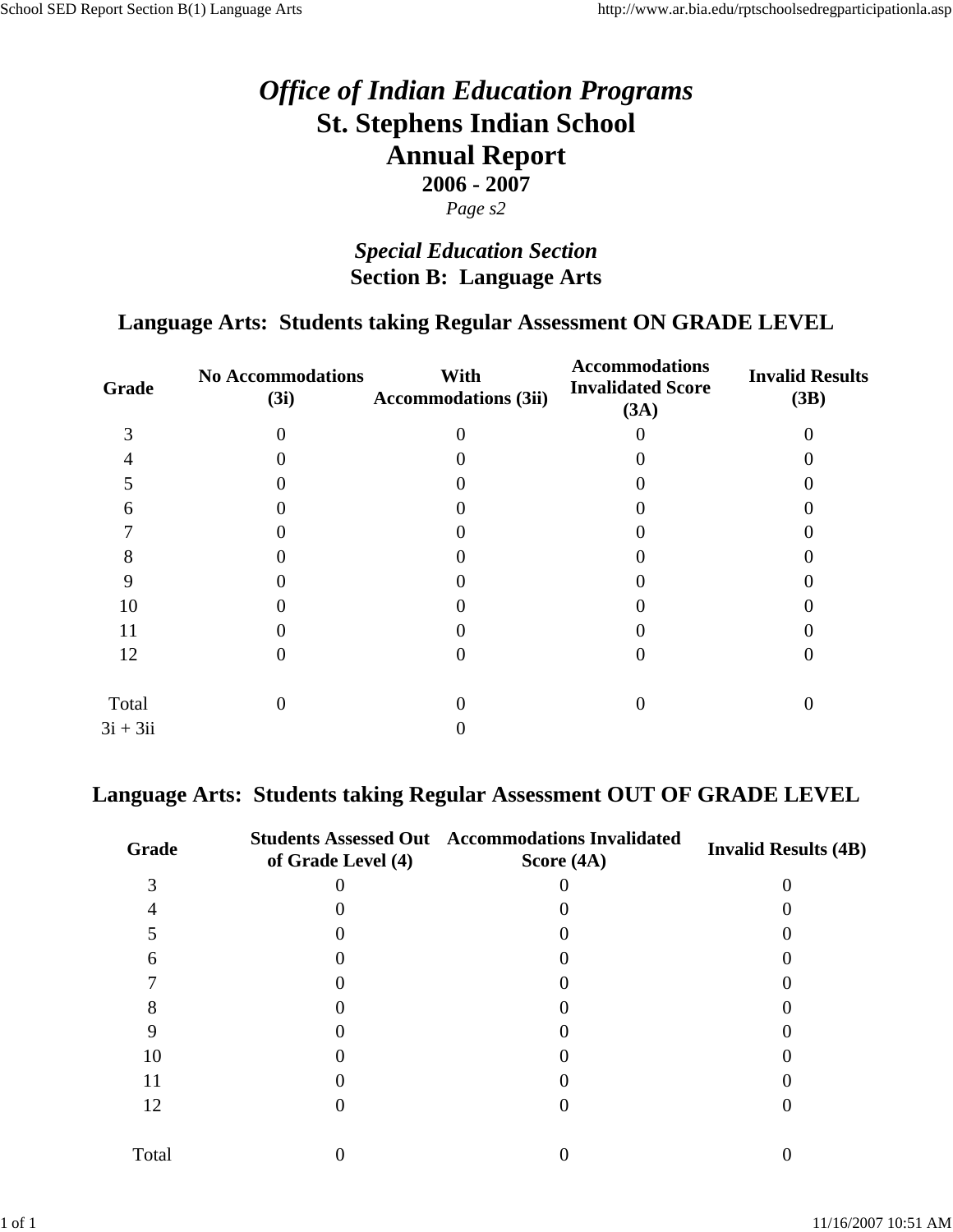#### *Page s3*

### *Special Education Section*

#### **Section B: Language Arts**

#### **Language Arts: Students taking Alternate Assessments**

| Grade | <b>Took Alternate</b><br><b>Assessment</b> (5) | <b>Score</b><br><b>Counted as</b><br><b>Basic due to</b><br><b>NCLB Cap</b><br>(5A) | <b>Assessment</b> was<br>Invalid (5B) |
|-------|------------------------------------------------|-------------------------------------------------------------------------------------|---------------------------------------|
|       | GL/ALT                                         | GL/ALT                                                                              | GL/ALT                                |
| 3     | 0/0                                            | 0/0                                                                                 | 0/0                                   |
| 4     | 0/0                                            | 0/0                                                                                 | 0/0                                   |
| 5     | 0/0                                            | 0/0                                                                                 | 0/0                                   |
| 6     | 0/0                                            | 0/0                                                                                 | 0/0                                   |
| 7     | 0/0                                            | 0/0                                                                                 | 0/0                                   |
| 8     | 0/0                                            | 0/0                                                                                 | 0/0                                   |
| 9     | 0/0                                            | 0/0                                                                                 | 0/0                                   |
| 10    | 0/0                                            | 0/0                                                                                 | 0/0                                   |
| 11    | 0/0                                            | 0/0                                                                                 | 0/0                                   |
| 12    | 0/0                                            | 0/0                                                                                 | 0/0                                   |
| Total | 0/0                                            | 0/0                                                                                 | 0/0                                   |
|       | 0                                              | 0                                                                                   | 0                                     |

Note: A student receives an alternate assessment only when their intellectual functioning and adaptive behavior are three or more standard deviations below the mean. There is a cap of 1% of the total population for the alternate assessment. Do not confuse with students who take regular assessment with accommodations. If there are students who meet the criteria above the cap a waiver must be requested.

Column  $\frac{\text{Column}}{\text{(5A)}}$  Subset of (5). Column  $\frac{\text{Column}}{\text{(5B)}}$  Subset of (5).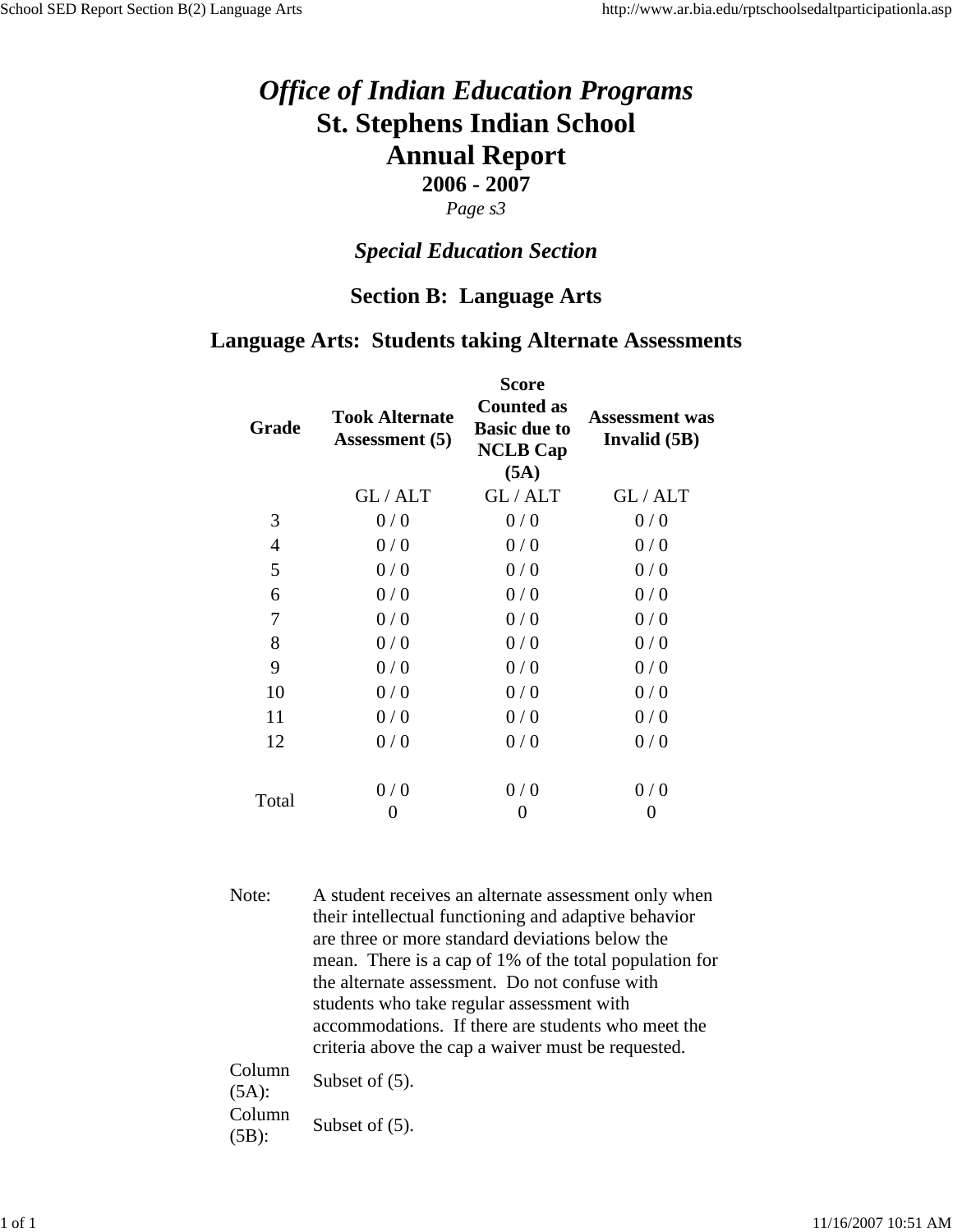## *Special Education Section*

### **Section B: Language Arts**

### **Language Arts: Students Not Taking Any Assessments**

| Grade | <b>Parental</b><br><b>Exemptions (6)</b> | Absents (7)       | <b>Exempt</b> for<br><b>Other</b><br><b>Reasons (8)</b> |
|-------|------------------------------------------|-------------------|---------------------------------------------------------|
| 3     | 0                                        | $\mathbf{\Omega}$ |                                                         |
| 4     |                                          |                   |                                                         |
| 5     |                                          |                   |                                                         |
| 6     |                                          |                   |                                                         |
| 7     |                                          |                   |                                                         |
| 8     |                                          |                   |                                                         |
| 9     |                                          |                   |                                                         |
| 10    |                                          | 0                 |                                                         |
| 11    |                                          |                   |                                                         |
| 12    |                                          | 0                 |                                                         |
| Total |                                          |                   |                                                         |

| Column  | Only allowed if allowed in the state in which the   |
|---------|-----------------------------------------------------|
| $(6)$ : | school is located.                                  |
| Column  | Number of students who were absent and did not take |
| (7):    | the assessment.                                     |
| Column  | Number of students who did not take the assessment  |
| (8):    | for any other reason, e.g. medical emergency,       |
|         | expelled, suspended, etc.                           |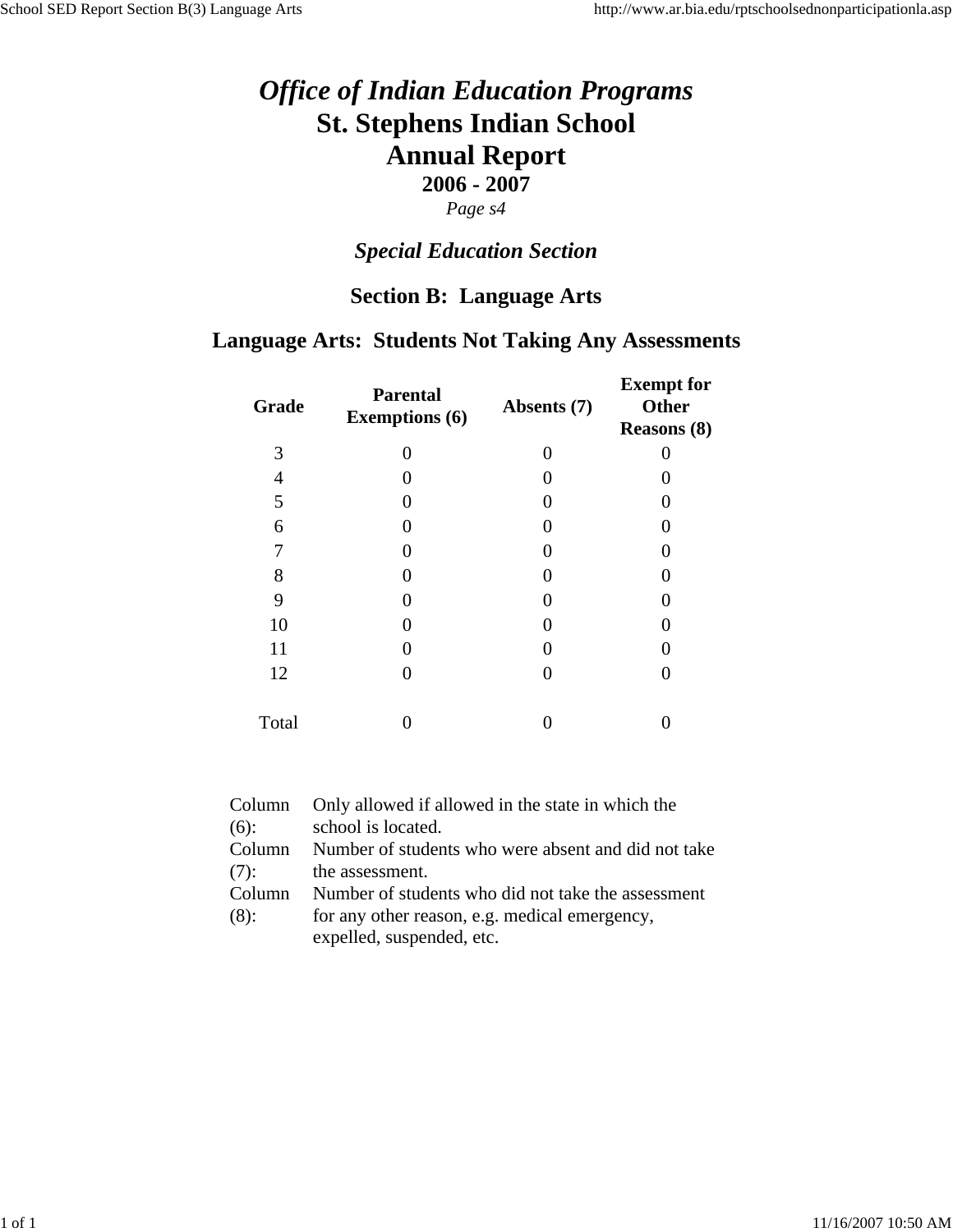*Page s5*

# *Special Education Section* **Section B: Language Arts**

### **Language Arts: Regular Assessment (9A)**

| Grade | <b>Basic</b> | <b>Proficient</b> | <b>Advanced</b> |
|-------|--------------|-------------------|-----------------|
| 3     | $\theta$     |                   |                 |
|       |              |                   |                 |
|       |              |                   |                 |
| 6     |              |                   |                 |
|       |              |                   |                 |
| 8     |              |                   |                 |
| 9     |              |                   |                 |
| 10    |              |                   |                 |
| 11    |              |                   |                 |
| 12    |              |                   |                 |
| Total |              |                   |                 |

#### **Language Arts: Alternate Assessment (9B)**

| Grade | <b>Basic</b> | <b>Proficient</b> | <b>Advanced</b> |
|-------|--------------|-------------------|-----------------|
| 3     | $\theta$     |                   |                 |
|       |              |                   |                 |
| 5     |              |                   |                 |
| 6     |              |                   |                 |
| ┍     |              |                   |                 |
| 8     |              |                   |                 |
|       |              |                   |                 |
| 10    |              |                   |                 |
| 11    |              |                   |                 |
| 12    |              |                   |                 |
| Total |              |                   |                 |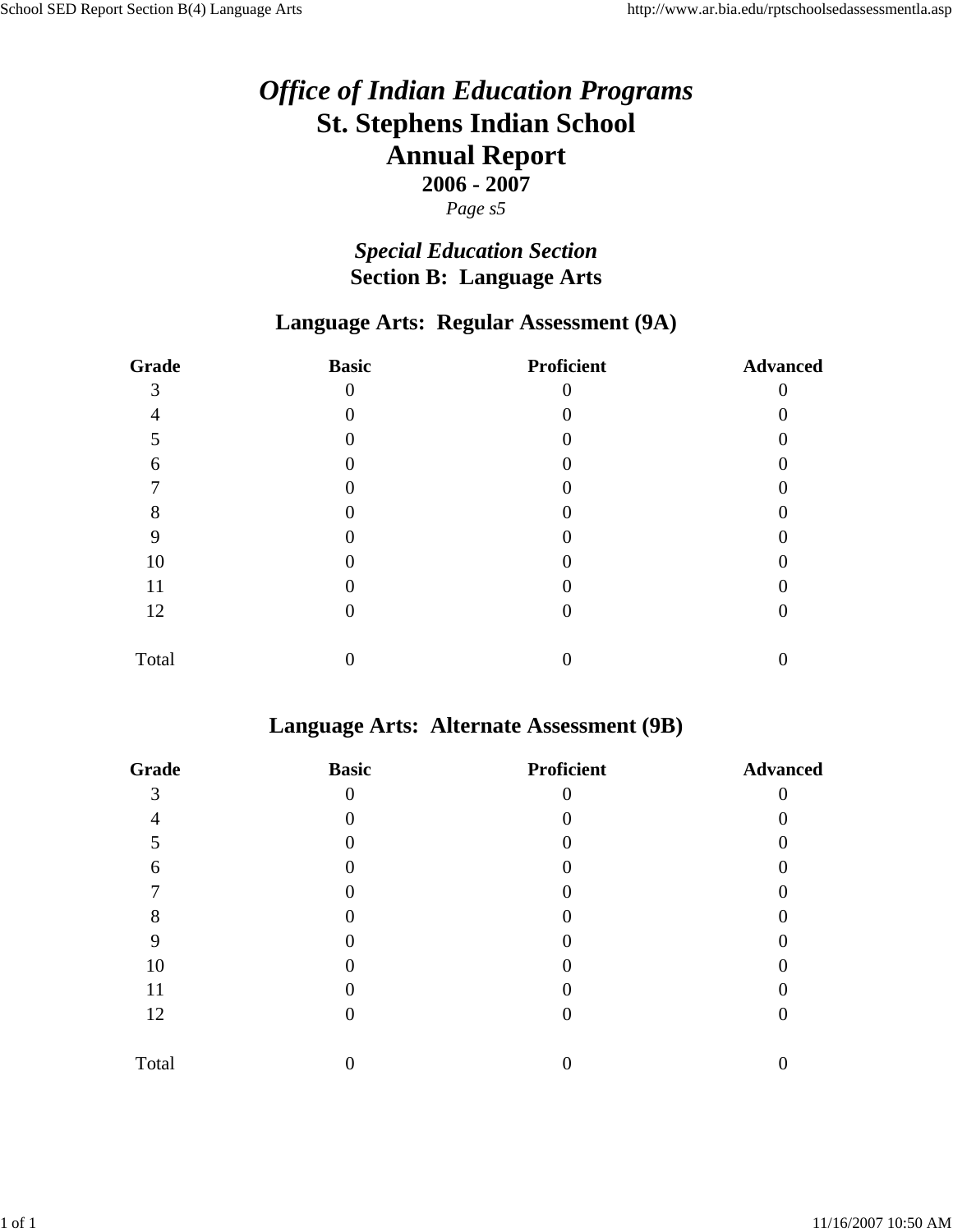# *Special Education Section* **Section C: Reading**

### **Reading: Students taking Regular Assessment ON GRADE LEVEL**

| Grade      | <b>No Accommodations</b><br>(3i) | With<br><b>Accommodations (3ii)</b> | <b>Accommodations</b><br><b>Invalidated Score</b><br>(3A) | <b>Invalid Results</b><br>(3B) |
|------------|----------------------------------|-------------------------------------|-----------------------------------------------------------|--------------------------------|
| 3          |                                  |                                     |                                                           |                                |
|            |                                  |                                     |                                                           |                                |
|            |                                  |                                     |                                                           |                                |
| 6          |                                  |                                     |                                                           |                                |
|            |                                  |                                     |                                                           |                                |
| δ          |                                  |                                     |                                                           |                                |
|            |                                  |                                     |                                                           |                                |
| 10         |                                  |                                     |                                                           |                                |
| 11         |                                  |                                     |                                                           |                                |
| 12         |                                  |                                     |                                                           |                                |
| Total      |                                  | 11                                  |                                                           |                                |
| $3i + 3ii$ |                                  | 11                                  |                                                           |                                |
|            |                                  |                                     |                                                           |                                |

### **Reading: Students taking Regular Assessment OUT OF GRADE LEVEL**

| Grade | of Grade Level (4) | <b>Students Assessed Out Accommodations Invalidated</b><br>Score $(4A)$ | <b>Invalid Results (4B)</b> |
|-------|--------------------|-------------------------------------------------------------------------|-----------------------------|
|       |                    |                                                                         |                             |
|       |                    |                                                                         |                             |
|       |                    |                                                                         |                             |
| 6     |                    |                                                                         |                             |
|       |                    |                                                                         |                             |
|       |                    |                                                                         |                             |
|       |                    |                                                                         |                             |
| 10    |                    |                                                                         |                             |
| 11    |                    |                                                                         |                             |
| 12    |                    |                                                                         |                             |
| Total |                    |                                                                         |                             |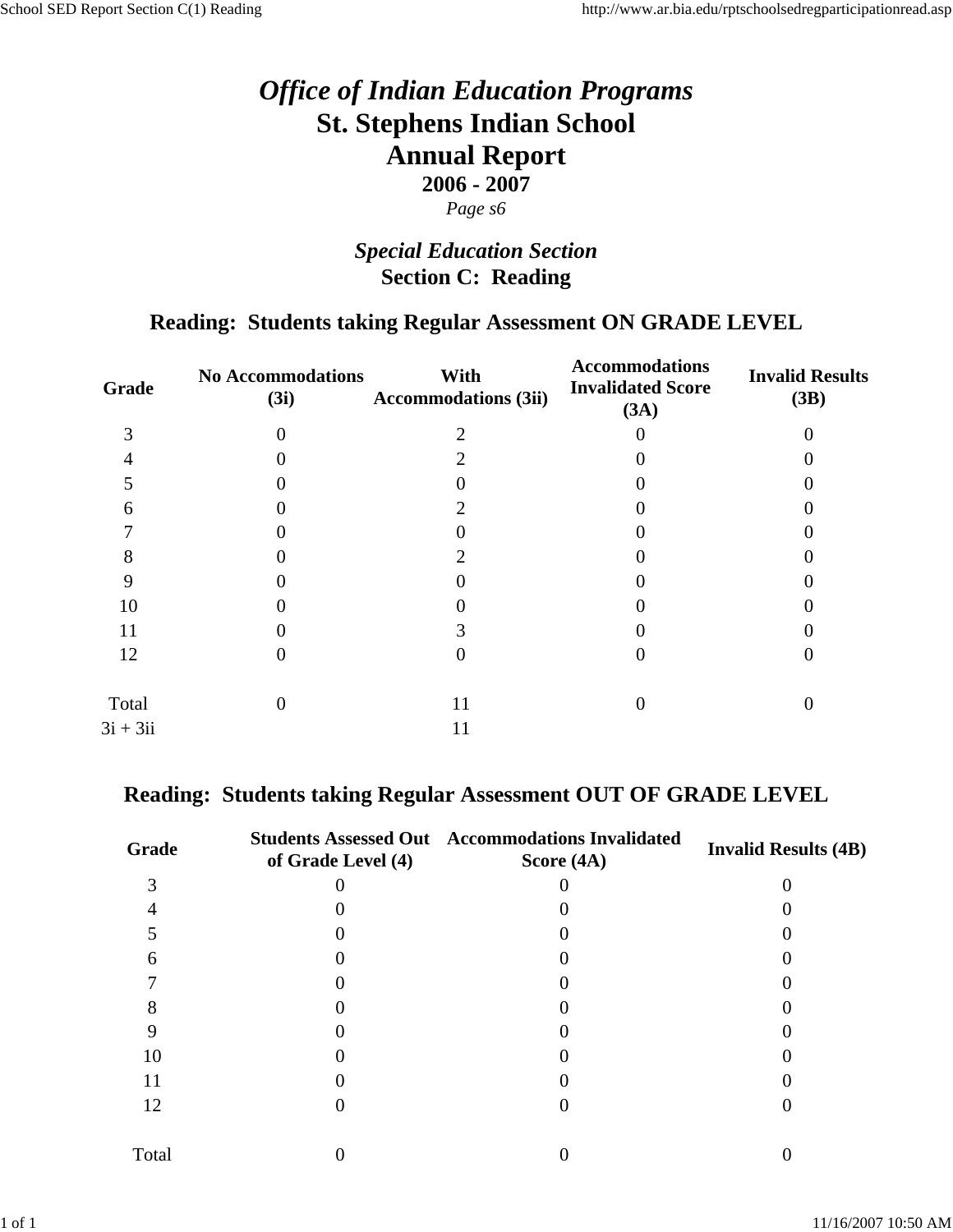#### *Page s7*

### *Special Education Section*

#### **Section C: Reading**

#### **Reading: Students taking Alternate Assessments**

| Grade | <b>Took Alternate</b><br><b>Assessment</b> (5) | <b>Score</b><br><b>Counted as</b><br><b>Basic due to</b><br><b>NCLB Cap</b><br>(5A) | <b>Assessment was</b><br>Invalid (5B) |
|-------|------------------------------------------------|-------------------------------------------------------------------------------------|---------------------------------------|
|       | GL/ALT                                         | GL/ALT                                                                              | GL/ALT                                |
| 3     | 0/0                                            | 0/0                                                                                 | 0/0                                   |
| 4     | 0/0                                            | 0/0                                                                                 | 0/0                                   |
| 5     | 0/0                                            | 0/0                                                                                 | 0/0                                   |
| 6     | 0/0                                            | 0/0                                                                                 | 0/0                                   |
| 7     | 0/0                                            | 0/0                                                                                 | 0/0                                   |
| 8     | 0/0                                            | 0/0                                                                                 | 0/0                                   |
| 9     | 0/0                                            | 0/0                                                                                 | 0/0                                   |
| 10    | 0/0                                            | 0/0                                                                                 | 0/0                                   |
| 11    | 0/0                                            | 0/0                                                                                 | 0/0                                   |
| 12    | 0/0                                            | 0/0                                                                                 | 0/0                                   |
| Total | 0/0                                            | 0/0                                                                                 | 0/0                                   |
|       | 0                                              | 0                                                                                   | 0                                     |

Note: A student receives an alternate assessment only when their intellectual functioning and adaptive behavior are three or more standard deviations below the mean. There is a cap of 1% of the total population for the alternate assessment. Do not confuse with students who take regular assessment with accommodations. If there are students who meet the criteria above the cap a waiver must be requested.  $C<sub>0</sub>$ 

| CORTIN<br>$(5A)$ : | Subset of $(5)$ . |
|--------------------|-------------------|
| Column<br>$(5B)$ : | Subset of $(5)$ . |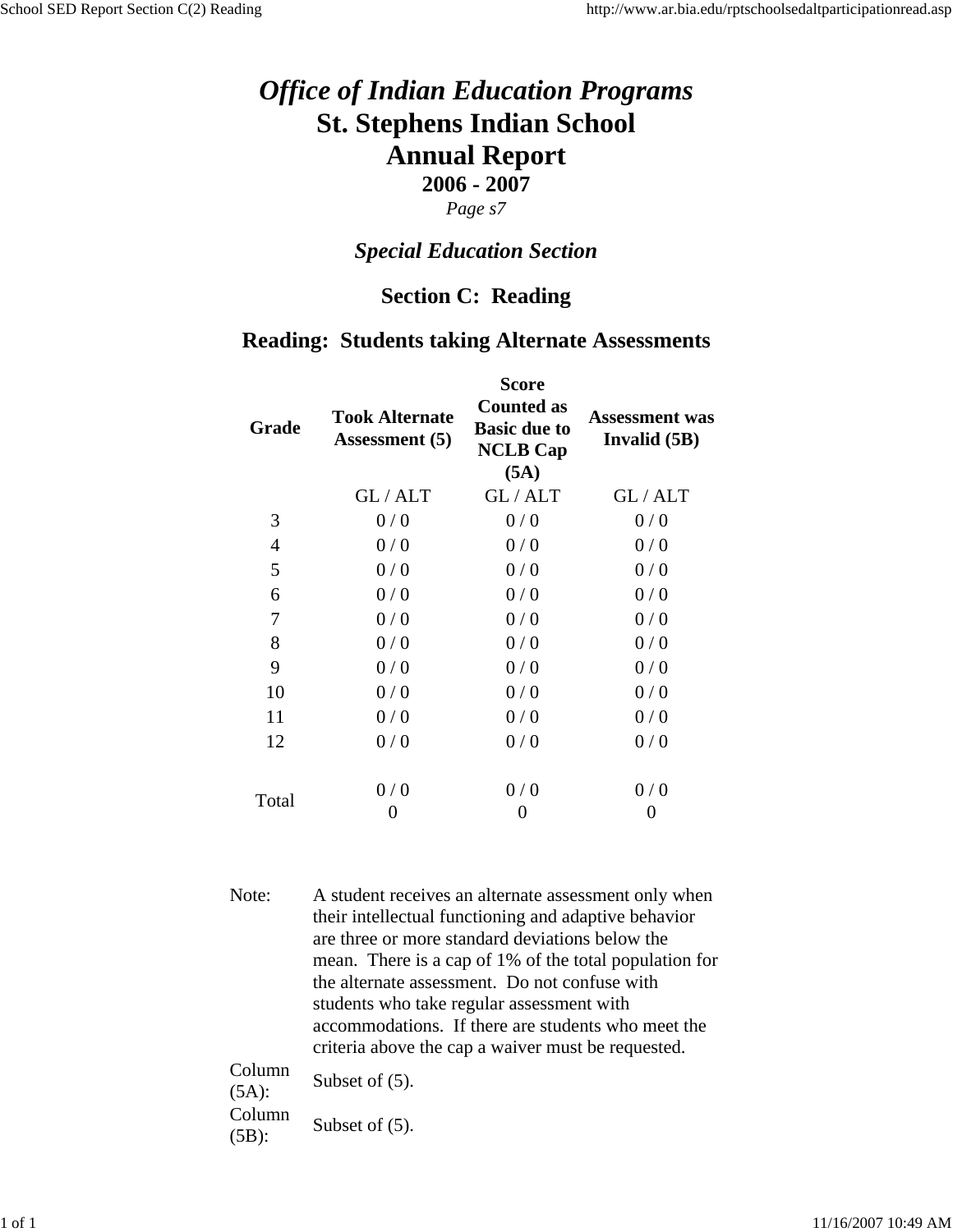# *Special Education Section*

## **Section C: Reading**

### **Reading: Students Not Taking Any Assessments**

| Grade | <b>Parental</b><br><b>Exemptions</b> (6) | Absents (7) | <b>Exempt for</b><br>Other<br><b>Reasons (8)</b> |
|-------|------------------------------------------|-------------|--------------------------------------------------|
| 3     |                                          |             |                                                  |
| 4     |                                          |             |                                                  |
| 5     |                                          |             | 0                                                |
| 6     |                                          |             | 0                                                |
| 7     |                                          |             | 0                                                |
| 8     |                                          |             | 0                                                |
| 9     |                                          |             | 0                                                |
| 10    |                                          |             | 0                                                |
| 11    |                                          |             | 0                                                |
| 12    |                                          |             | 0                                                |
| Total |                                          |             |                                                  |

| Column  | Only allowed if allowed in the state in which the   |
|---------|-----------------------------------------------------|
| $(6)$ : | school is located.                                  |
| Column  | Number of students who were absent and did not take |
| (7):    | the assessment.                                     |
| Column  | Number of students who did not take the assessment  |
| (8):    | for any other reason, e.g. medical emergency,       |
|         | expelled, suspended, etc.                           |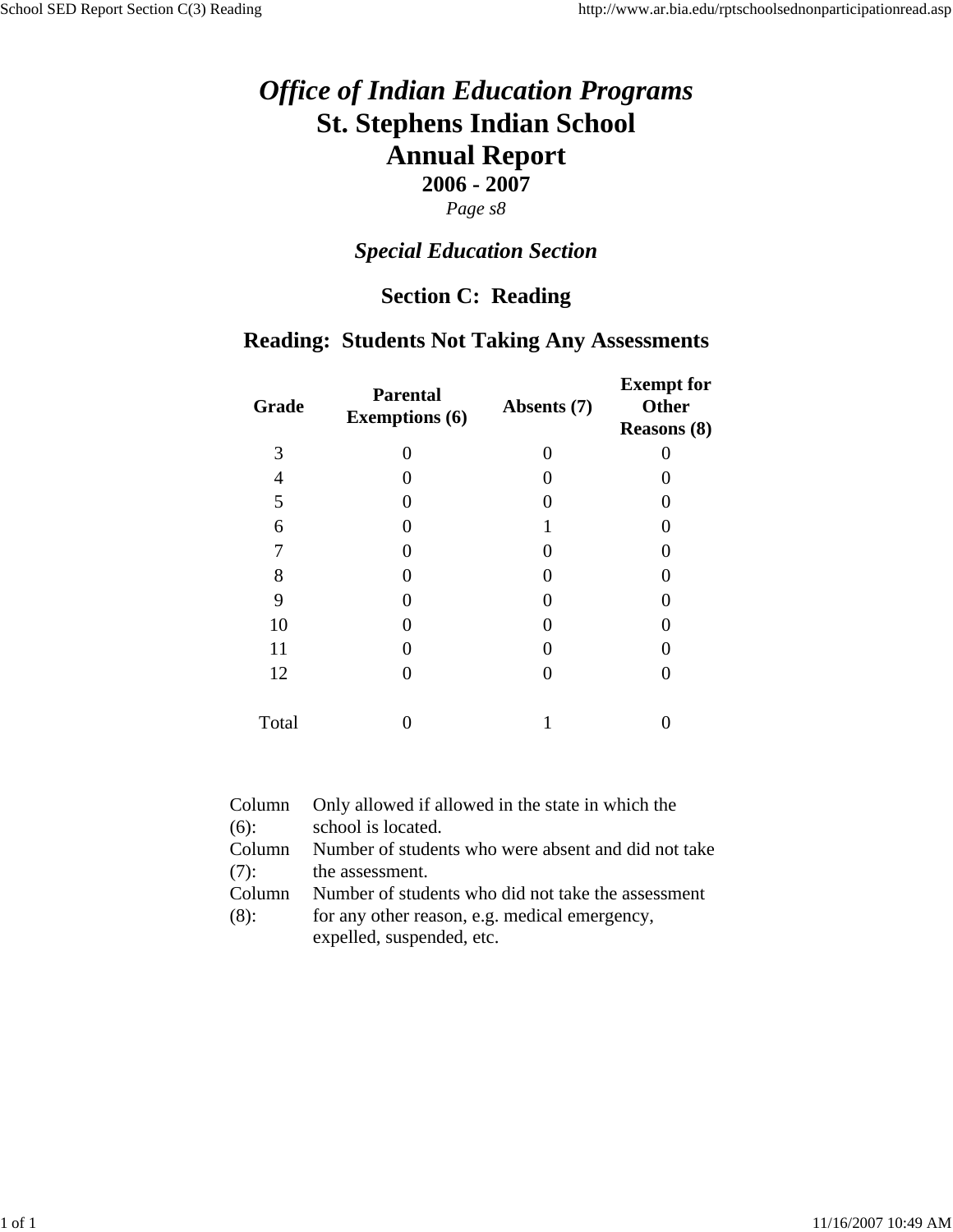# *Special Education Section* **Section C: Reading**

### **Reading: Regular Assessment (9A)**

| Grade | <b>Basic</b> | <b>Proficient</b> | <b>Advanced</b> |
|-------|--------------|-------------------|-----------------|
| 3     | ◠            |                   |                 |
| 4     | 2            |                   |                 |
| 5     |              |                   |                 |
| 6     | 2            |                   |                 |
|       |              |                   |                 |
| 8     |              |                   |                 |
| 9     |              |                   |                 |
| 10    |              |                   |                 |
| 11    | 3            |                   |                 |
| 12    |              |                   |                 |
| Total | 11           |                   |                 |

### **Reading: Alternate Assessment (9B)**

| Grade | <b>Basic</b> | <b>Proficient</b> | <b>Advanced</b> |
|-------|--------------|-------------------|-----------------|
| 3     | 0            |                   |                 |
|       |              |                   |                 |
|       |              |                   |                 |
| 6     |              |                   |                 |
|       |              |                   |                 |
| 8     |              |                   |                 |
| 9     |              |                   |                 |
| 10    |              |                   |                 |
| 11    |              |                   |                 |
| 12    |              |                   |                 |
| Total |              |                   |                 |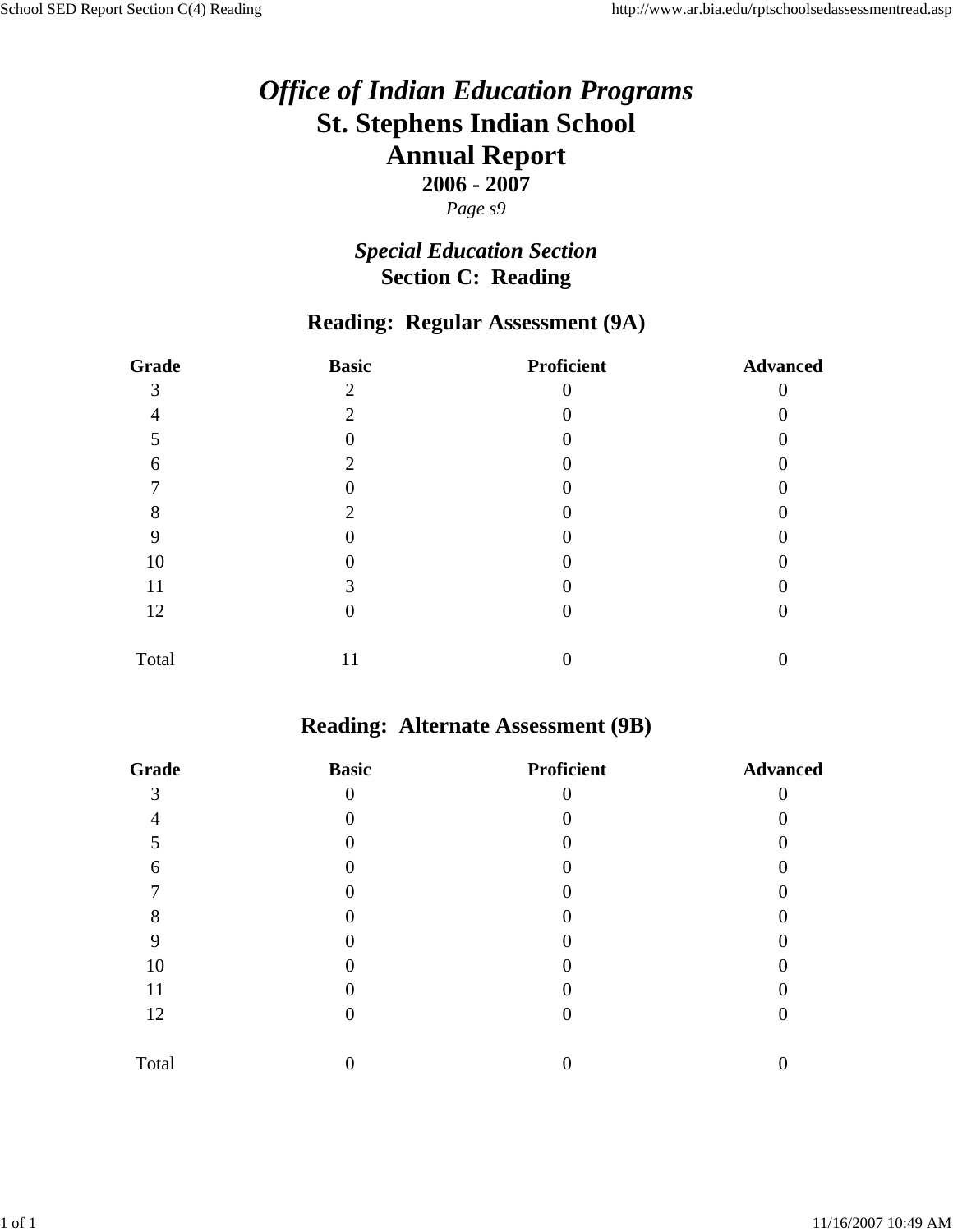## *Special Education Section* **Section D: Mathematics**

### **Mathematics: Students taking Regular Assessment ON GRADE LEVEL**

| Grade      | <b>No Accommodations</b><br>(3i) | With<br><b>Accommodations (3ii)</b> | <b>Accommodations</b><br><b>Invalidated Score</b><br>(3A) | <b>Invalid Results</b><br>(3B) |
|------------|----------------------------------|-------------------------------------|-----------------------------------------------------------|--------------------------------|
| 3          |                                  |                                     |                                                           |                                |
|            |                                  |                                     |                                                           |                                |
|            |                                  |                                     |                                                           |                                |
| 6          |                                  |                                     |                                                           |                                |
|            |                                  |                                     |                                                           |                                |
| Ω          |                                  |                                     |                                                           |                                |
|            |                                  |                                     |                                                           |                                |
| 10         |                                  |                                     |                                                           |                                |
| 11         |                                  |                                     |                                                           |                                |
| 12         |                                  |                                     |                                                           |                                |
| Total      |                                  |                                     |                                                           |                                |
| $3i + 3ii$ |                                  |                                     |                                                           |                                |
|            |                                  |                                     |                                                           |                                |

### **Mathematics: Students taking Regular Assessment OUT OF GRADE LEVEL**

| Grade | of Grade Level (4) | <b>Students Assessed Out Accommodations Invalidated</b><br>Score $(4A)$ | <b>Invalid Results (4B)</b> |
|-------|--------------------|-------------------------------------------------------------------------|-----------------------------|
|       |                    |                                                                         |                             |
|       |                    |                                                                         |                             |
|       |                    |                                                                         |                             |
| 6     |                    |                                                                         |                             |
|       |                    |                                                                         |                             |
|       |                    |                                                                         |                             |
|       |                    |                                                                         |                             |
| 10    |                    |                                                                         |                             |
| 11    |                    |                                                                         |                             |
| 12    |                    |                                                                         |                             |
| Total |                    |                                                                         |                             |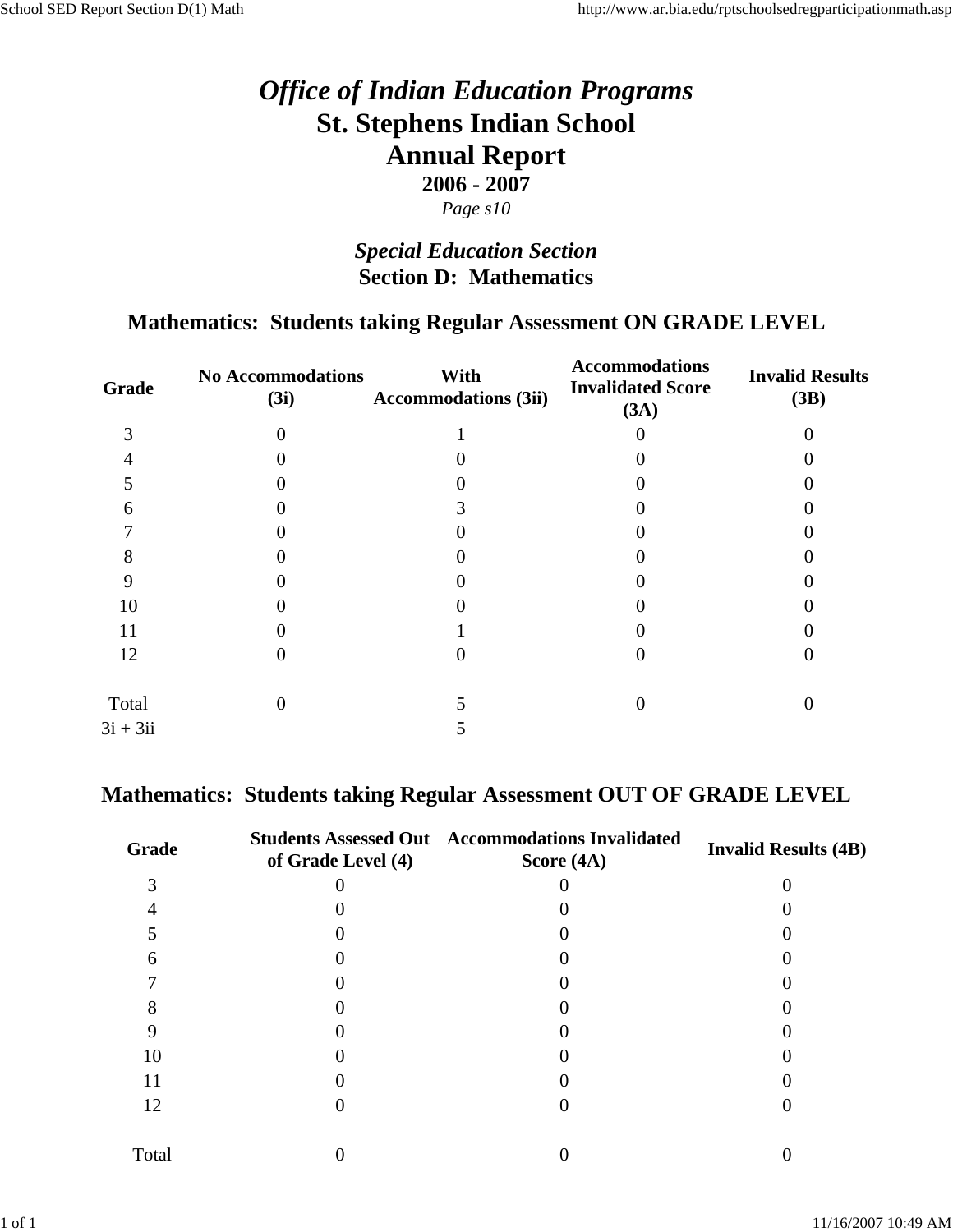### *Page s11*

### *Special Education Section*

## **Section D: Mathematics**

### **Mathematics: Students taking Alternate Assessments**

| Grade | <b>Took Alternate</b><br><b>Assessment</b> (5) | <b>Score</b><br><b>Counted as</b><br><b>Basic due to</b><br><b>NCLB Cap</b><br>(5A) | <b>Assessment</b> was<br>Invalid (5B) |
|-------|------------------------------------------------|-------------------------------------------------------------------------------------|---------------------------------------|
|       | GL/ALT                                         | GL/ALT                                                                              | GL/ALT                                |
| 3     | 0/0                                            | 0/0                                                                                 | 0/0                                   |
| 4     | 0/0                                            | 0/0                                                                                 | 0/0                                   |
| 5     | 0/0                                            | 0/0                                                                                 | 0/0                                   |
| 6     | 0/0                                            | 0/0                                                                                 | 0/0                                   |
| 7     | 0/0                                            | 0/0                                                                                 | 0/0                                   |
| 8     | 0/0                                            | 0/0                                                                                 | 0/0                                   |
| 9     | 0/0                                            | 0/0                                                                                 | 0/0                                   |
| 10    | 0/0                                            | 0/0                                                                                 | 0/0                                   |
| 11    | 0/0                                            | 0/0                                                                                 | 0/0                                   |
| 12    | 0/0                                            | 0/0                                                                                 | 0/0                                   |
| Total | 0/0<br>0                                       | 0/0<br>0                                                                            | 0/0<br>$\theta$                       |

Note: A student receives an alternate assessment only when their intellectual functioning and adaptive behavior are three or more standard deviations below the mean. There is a cap of 1% of the total population for the alternate assessment. Do not confuse with students who take regular assessment with accommodations. If there are students who meet the criteria above the cap a waiver must be requested. Column

 $\frac{\text{Column}}{\text{(5A)}}$  Subset of (5). Column  $\frac{\text{Column}}{\text{(5B)}}$  Subset of (5).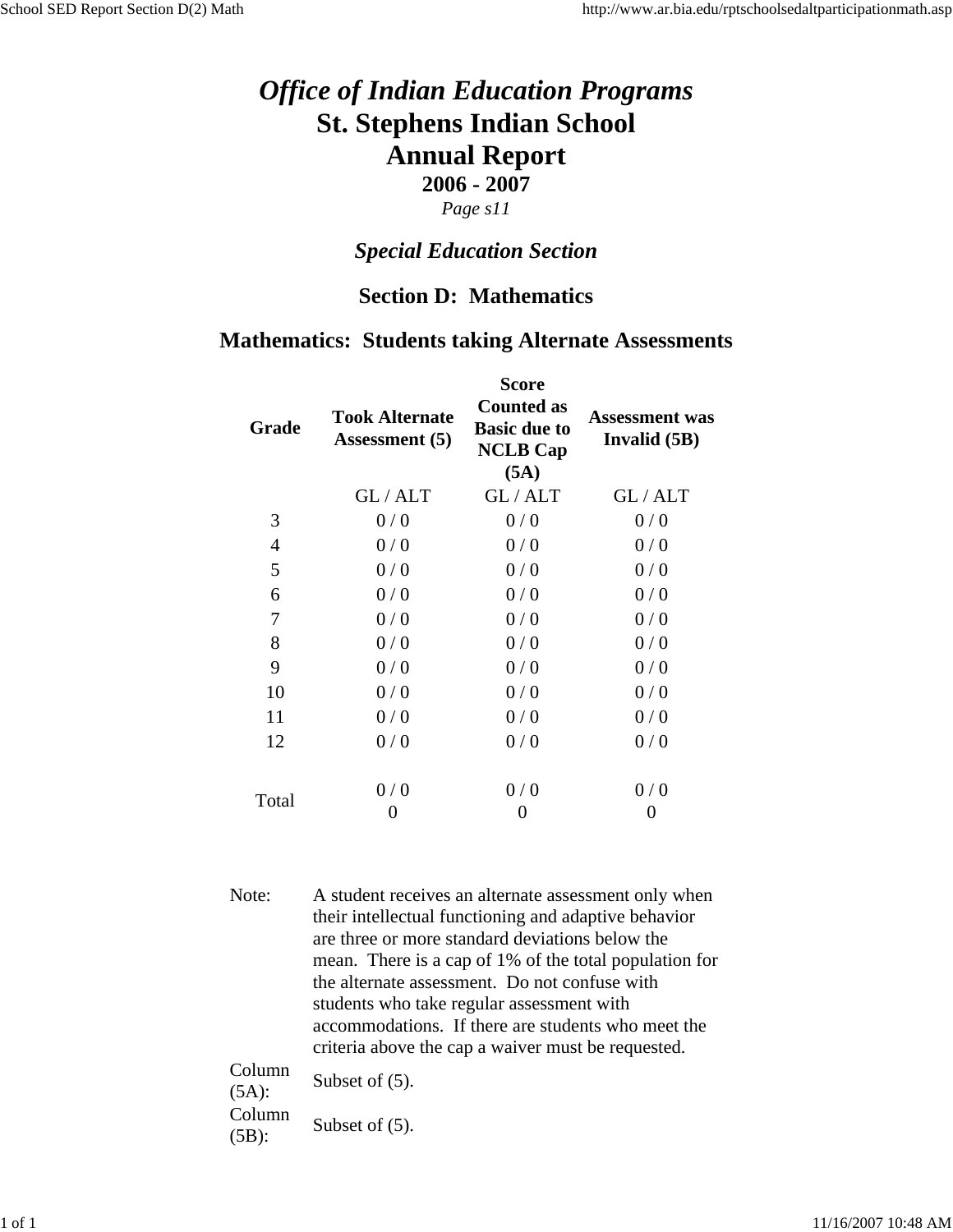## *Special Education Section*

### **Section D: Mathematics**

## **Mathematics: Students Not Taking Any Assessments**

| Grade | <b>Parental</b><br><b>Exemptions (6)</b> | Absents (7) | <b>Exempt</b> for<br><b>Other</b><br><b>Reasons (8)</b> |
|-------|------------------------------------------|-------------|---------------------------------------------------------|
| 3     | 0                                        | 0           |                                                         |
| 4     |                                          |             |                                                         |
| 5     |                                          |             |                                                         |
| 6     |                                          | 0           |                                                         |
| 7     |                                          |             |                                                         |
| 8     |                                          | 0           |                                                         |
| 9     |                                          | 0           |                                                         |
| 10    |                                          | 0           |                                                         |
| 11    |                                          | 0           |                                                         |
| 12    |                                          | 0           |                                                         |
| Total |                                          |             |                                                         |

| Column  | Only allowed if allowed in the state in which the   |
|---------|-----------------------------------------------------|
| $(6)$ : | school is located.                                  |
| Column  | Number of students who were absent and did not take |
| (7):    | the assessment.                                     |
| Column  | Number of students who did not take the assessment  |
| (8):    | for any other reason, e.g. medical emergency,       |
|         | expelled, suspended, etc.                           |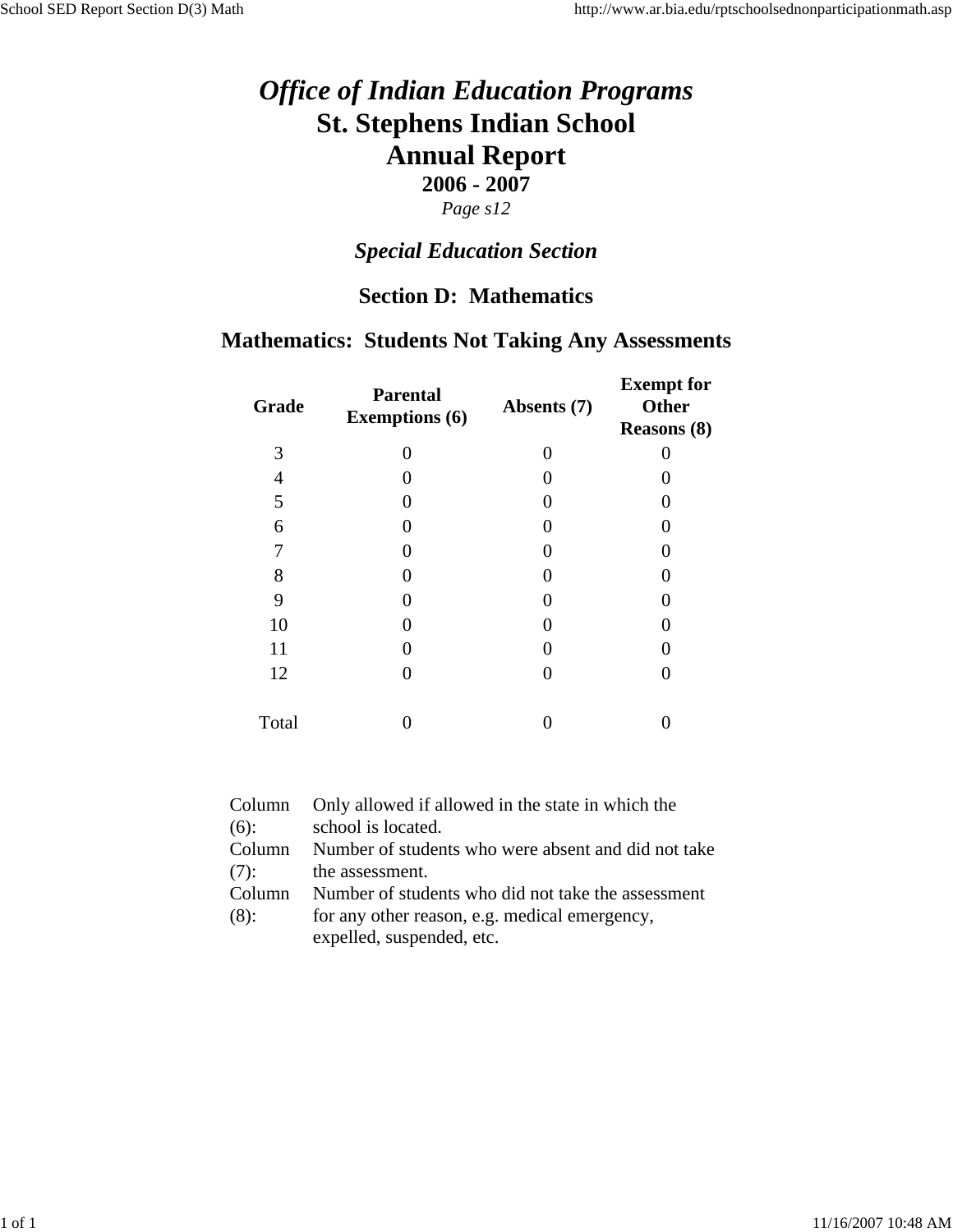# *Special Education Section* **Section D: Mathematics**

# **Mathematics: Regular Assessment (9A)**

| Grade | <b>Basic</b> | <b>Proficient</b> | <b>Advanced</b> |
|-------|--------------|-------------------|-----------------|
| 3     | $\theta$     |                   |                 |
|       |              |                   |                 |
| 5     |              |                   |                 |
| 6     | 3            |                   |                 |
|       |              |                   |                 |
| 8     |              |                   |                 |
| 9     |              |                   |                 |
| 10    |              |                   |                 |
| 11    |              |                   |                 |
| 12    | 0            |                   |                 |
| Total |              |                   |                 |

# **Mathematics: Alternate Assessment (9B)**

| Grade | <b>Basic</b> | <b>Proficient</b> | <b>Advanced</b> |
|-------|--------------|-------------------|-----------------|
| 3     | $\theta$     |                   |                 |
|       |              |                   |                 |
| 5     |              |                   |                 |
| 6     |              |                   |                 |
|       |              |                   |                 |
| 8     |              |                   |                 |
|       |              |                   |                 |
| 10    |              |                   |                 |
| 11    |              |                   |                 |
| 12    |              |                   |                 |
| Total |              |                   |                 |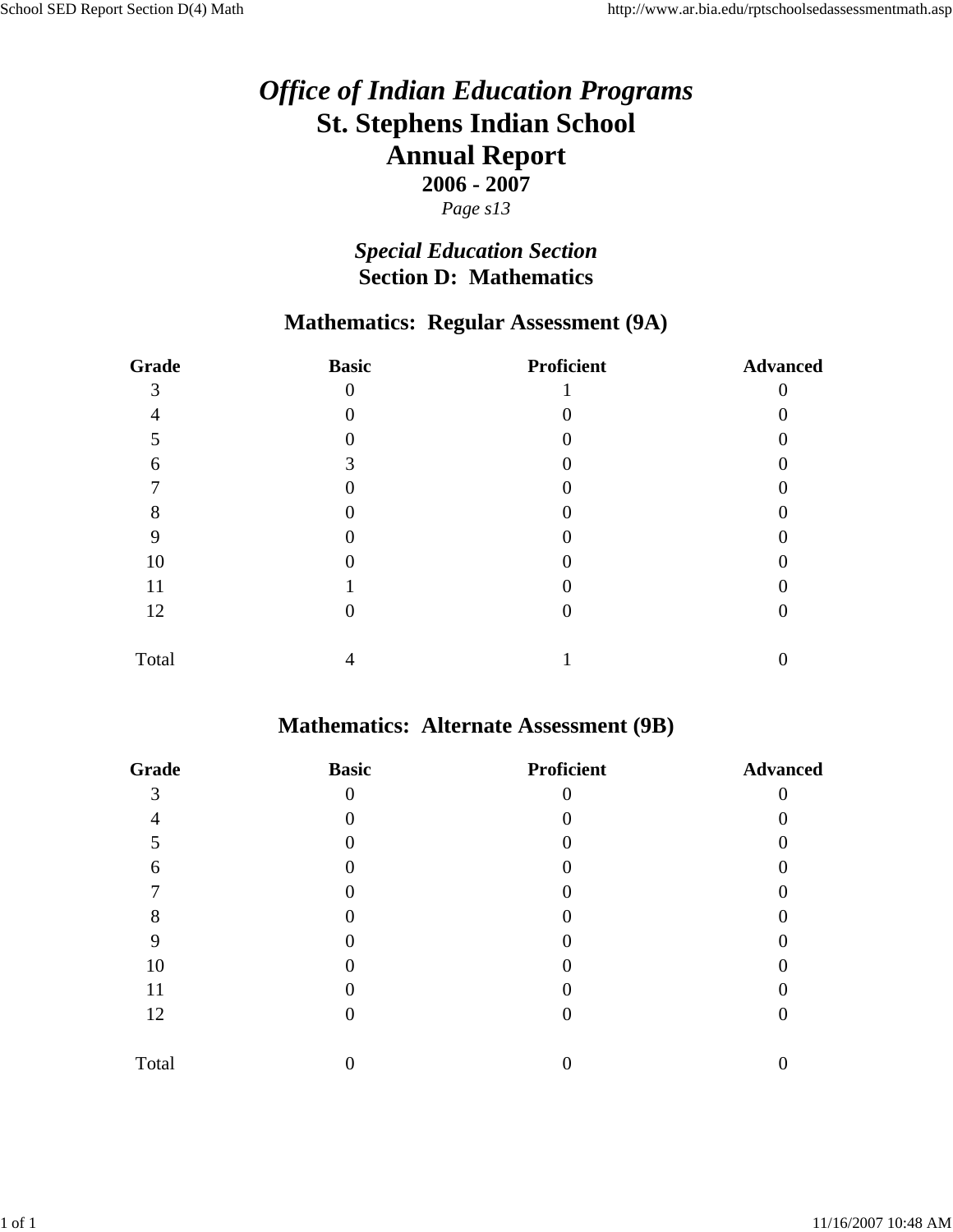*Page 1*

# **Part 1: Schoolwide Participation**

### **ISEP Students**

|                |                | <b>All Students</b> |                  | <b>LEP</b>        | <b>Special Ed</b> |               |
|----------------|----------------|---------------------|------------------|-------------------|-------------------|---------------|
| Grade          | <b>Male</b>    | Female              | <b>Male</b>      | <b>Female</b>     | <b>Male</b>       | <b>Female</b> |
| ${\bf P}$      | $\overline{0}$ | $\overline{0}$      | $\boldsymbol{0}$ | 0                 | $\boldsymbol{0}$  | 0             |
| K              | 9              | 14                  | 0                | 0                 | 3                 | 1             |
| $\mathbf{1}$   | 11             | 9                   | 0                | 0                 | 3                 | 1             |
| $\overline{2}$ | 17             | 9                   | 0                | 0                 | 5                 | 3             |
| 3              | 10             | 7                   | 0                | 0                 | 3                 | 0             |
| $\overline{4}$ | 6              | 9                   | 0                | 0                 | 3                 | 0             |
| 5              | 6              | 6                   | 0                | 0                 | 0                 | 0             |
| 6              | 9              | 5                   | 0                | 0                 | 4                 | 0             |
| 7              | $\overline{2}$ | 9                   | 0                | 0                 | 0                 | $\mathbf{1}$  |
| 8              | 11             | 11                  | 0                | 0                 | $\overline{2}$    | 0             |
| 9              | 16             | 13                  | 0                | 0                 | 3                 | 1             |
| 10             | 12             | 5                   | 0                | 0                 | $\overline{2}$    | 1             |
| 11             | 14             | 11                  | 0                | 0                 | $\overline{2}$    | $\mathbf{1}$  |
| 12             | 9              | 4                   | 0                | 0                 | $\mathbf{1}$      | 0             |
| $\mathbf n$    | $\overline{0}$ | $\overline{0}$      | $\overline{0}$   | $\theta$          | $\Omega$          | 0             |
| <b>Total</b>   | 132            | 112                 | 0                | $\mathbf{\Omega}$ | 31                | 9             |
| M/F            |                | 244                 |                  | 0                 |                   | 40            |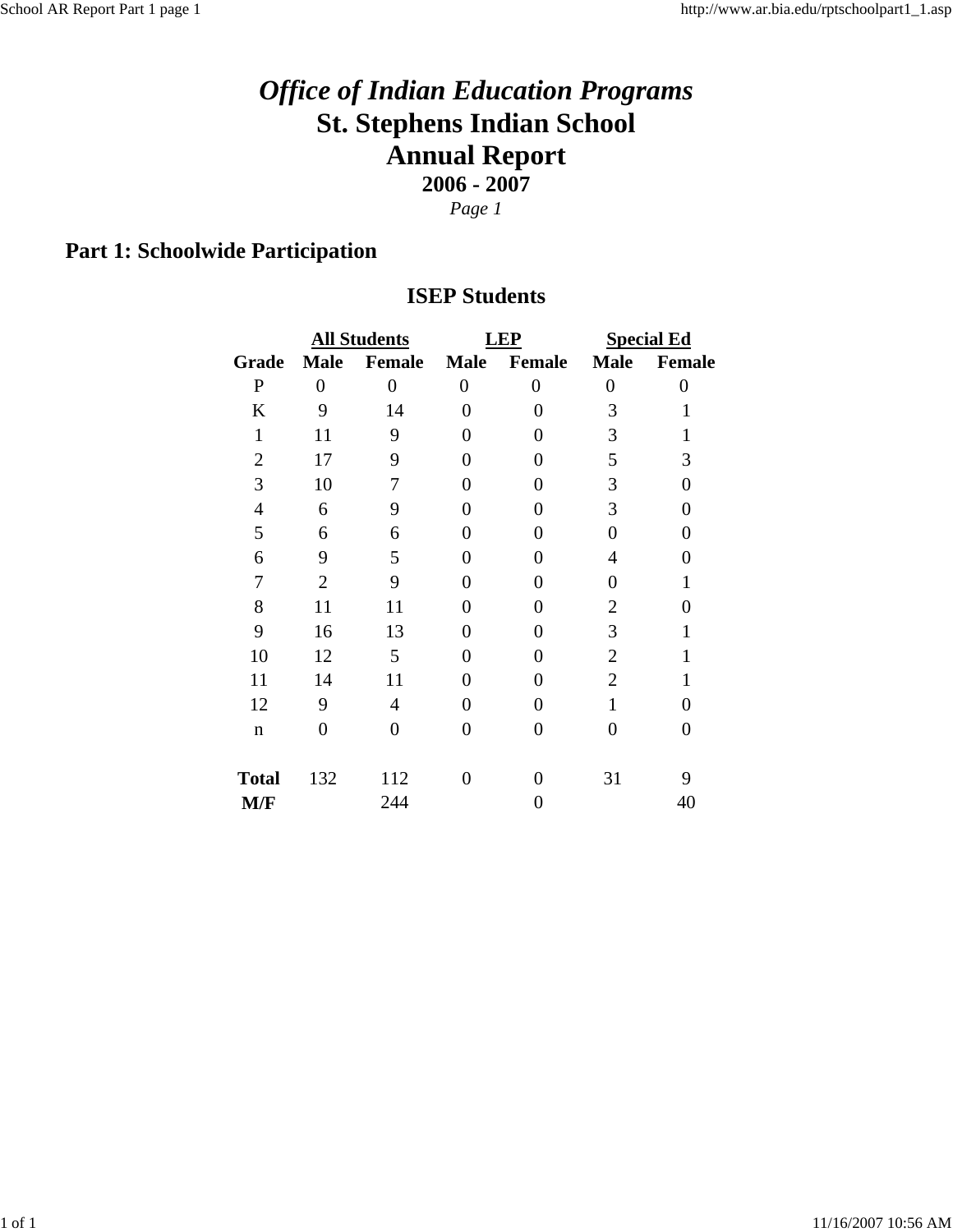# **Part 1: Schoolwide Participation**

### **Non-ISEP Students**

|                |                | <b>All Students</b> |             | <b>LEP</b>        | <b>Special Ed</b> |          |
|----------------|----------------|---------------------|-------------|-------------------|-------------------|----------|
| Grade          | <b>Male</b>    | <b>Female</b>       | <b>Male</b> | Female            | <b>Male</b>       | Female   |
| $\mathbf P$    | $\overline{0}$ | $\overline{0}$      | $\theta$    | $\theta$          | 0                 | $\theta$ |
| K              | 0              | 0                   |             | 0                 | 0                 | 0        |
| 1              | 0              | 0                   |             | 0                 | 0                 | 0        |
| $\overline{2}$ | 0              | 0                   | 0           | 0                 | 0                 | 0        |
| 3              | 0              | 0                   | 0           | 0                 | 0                 | 0        |
| $\overline{4}$ | 0              | 0                   | 0           | 0                 | 0                 | N        |
| 5              | 0              | 0                   | 0           | 0                 | 0                 |          |
| 6              | 0              | 0                   | 0           | 0                 | 0                 | 0        |
| 7              | 0              | 0                   | 0           | 0                 | 0                 | 0        |
| 8              | 0              | 0                   | 0           | 0                 | 0                 | 0        |
| 9              | 0              | 0                   | 0           | 0                 | 0                 | 0        |
| 10             | 0              | 0                   | 0           | $\mathbf{\Omega}$ | 0                 | 0        |
| 11             | 0              | 0                   | 0           | 0                 | 0                 | 0        |
| 12             | 0              | 0                   | 0           | 0                 | 0                 | 0        |
| $\mathbf n$    | 0              | 0                   | 0           | 0                 | 0                 | 0        |
| <b>Total</b>   | 0              | 0                   | 0           | 0                 | 0                 |          |
| M/F            |                |                     |             | 0                 |                   | O        |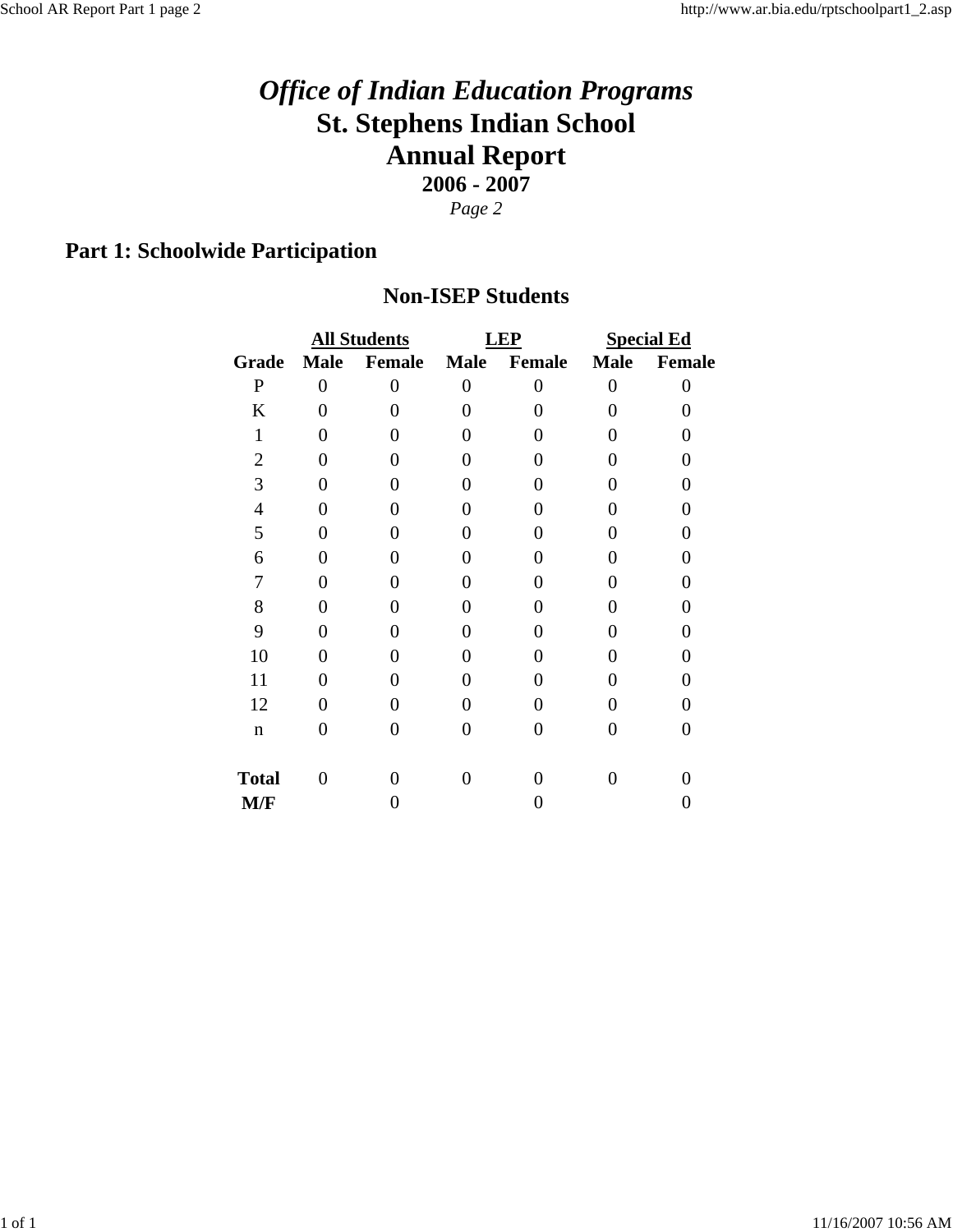## **Part 1: Schoolwide Participation**

### **ISEP And Non-ISEP**

|                                | <b>All Students</b> |                      | LEP                  |                     |                     | <b>Special Ed</b> |
|--------------------------------|---------------------|----------------------|----------------------|---------------------|---------------------|-------------------|
|                                | <b>Male</b>         | <b>Female</b>        | <b>Male</b>          | <b>Female</b>       | <b>Male</b>         | <b>Female</b>     |
| <b>Total</b>                   | 132                 | 112                  | 0                    | 0                   | 31                  | 9                 |
| M/F                            |                     | 244                  |                      | $\boldsymbol{0}$    |                     | 40                |
|                                |                     |                      |                      |                     |                     |                   |
|                                |                     |                      | <b>All Students</b>  |                     | <b>LEP</b>          | <b>Special Ed</b> |
| Avg Daily Attendance Rate K-8  |                     |                      | 86.48%               |                     | 0%                  | 85.59%            |
| Avg Daily Attendance Rate 9-12 |                     |                      | 82.17%               |                     | 0%                  | 85.47%            |
| H.S. Graduation Rate (State)   |                     |                      | M/F/All<br>8% 4% 12% |                     |                     |                   |
| H.S. Graduation Rate (BIA)     |                     | M/F/All<br>8% 4% 12% |                      | M/F/All<br>0% 0% 0% | M/F/All<br>1% 0% 0% |                   |
| Dropouts (High School)         |                     |                      | M/F/All<br>5/2/7     |                     | M/F/Al1<br>0/0/0    | M/F/All<br>0/0/0  |
| Dropout Rate (High School)     |                     |                      | 8.33%                |                     | 0.00%               | 0.00%             |

| <b>Total Male Homeless:</b>           | 19 |
|---------------------------------------|----|
| <b>Total Female Homeless:</b>         | 14 |
| Students Fligible for Free Meals: 211 |    |

Students Eligible for Free Meals: 211 Students Eligible for Reduced 23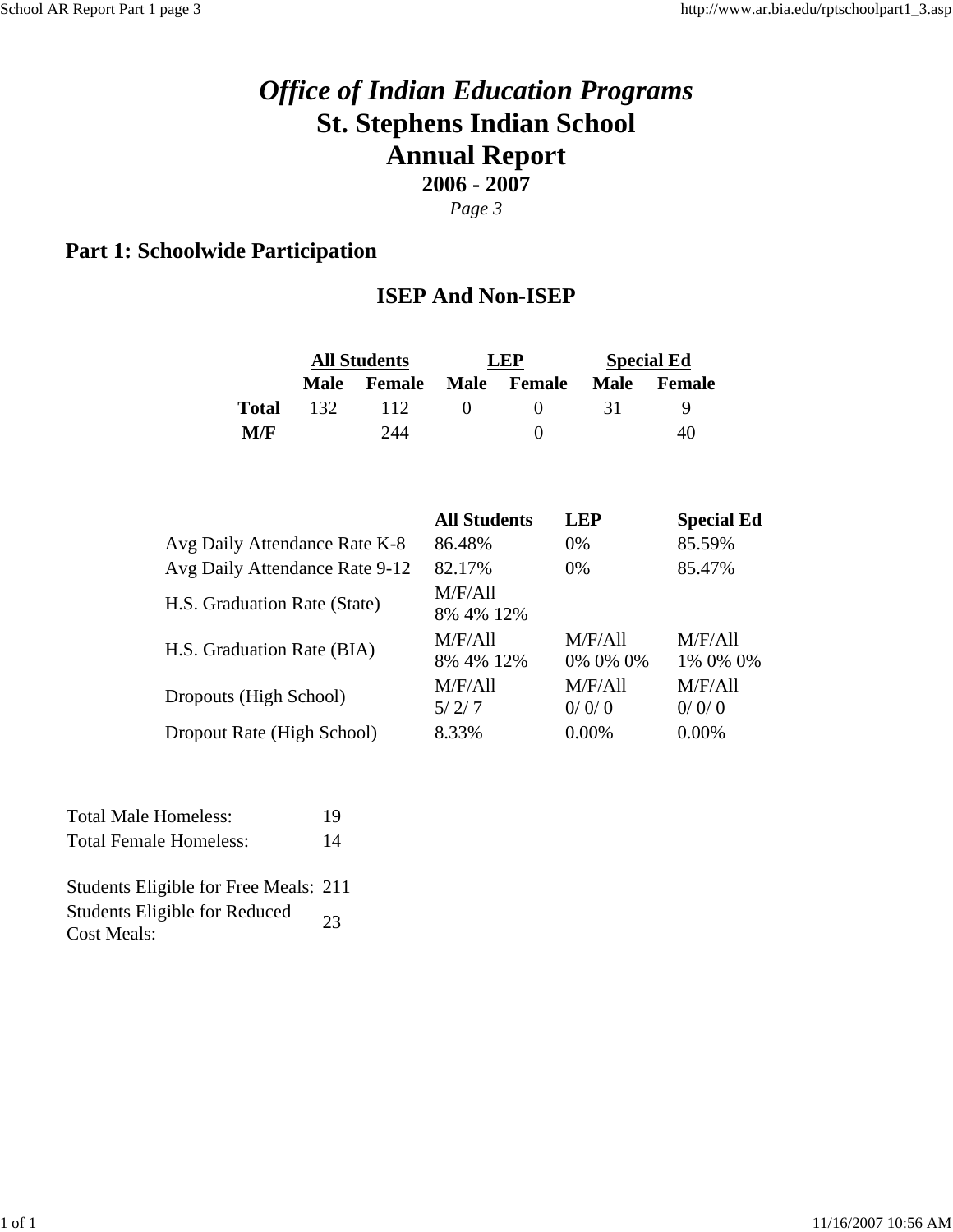## **Part 2a: Language Arts**

### **All Students**

|       | <b>Male</b>                                         | <b>Female</b> |  |  |  |
|-------|-----------------------------------------------------|---------------|--|--|--|
| Grade | Basic Proficient Advanced Basic Proficient Advanced |               |  |  |  |
|       |                                                     |               |  |  |  |
|       |                                                     |               |  |  |  |
|       |                                                     |               |  |  |  |
|       |                                                     |               |  |  |  |
|       |                                                     |               |  |  |  |
|       |                                                     |               |  |  |  |
|       |                                                     |               |  |  |  |
|       |                                                     |               |  |  |  |
|       |                                                     |               |  |  |  |
|       |                                                     |               |  |  |  |

## **LEP And Special Ed**

|       |  |                                                     | <b>Special Ed</b> |  |  |  |
|-------|--|-----------------------------------------------------|-------------------|--|--|--|
| Grade |  | Basic Proficient Advanced Basic Proficient Advanced |                   |  |  |  |
|       |  |                                                     |                   |  |  |  |
|       |  |                                                     |                   |  |  |  |
|       |  |                                                     |                   |  |  |  |
|       |  |                                                     |                   |  |  |  |
|       |  |                                                     |                   |  |  |  |
|       |  |                                                     |                   |  |  |  |
|       |  |                                                     |                   |  |  |  |
|       |  |                                                     |                   |  |  |  |
|       |  |                                                     |                   |  |  |  |
|       |  |                                                     |                   |  |  |  |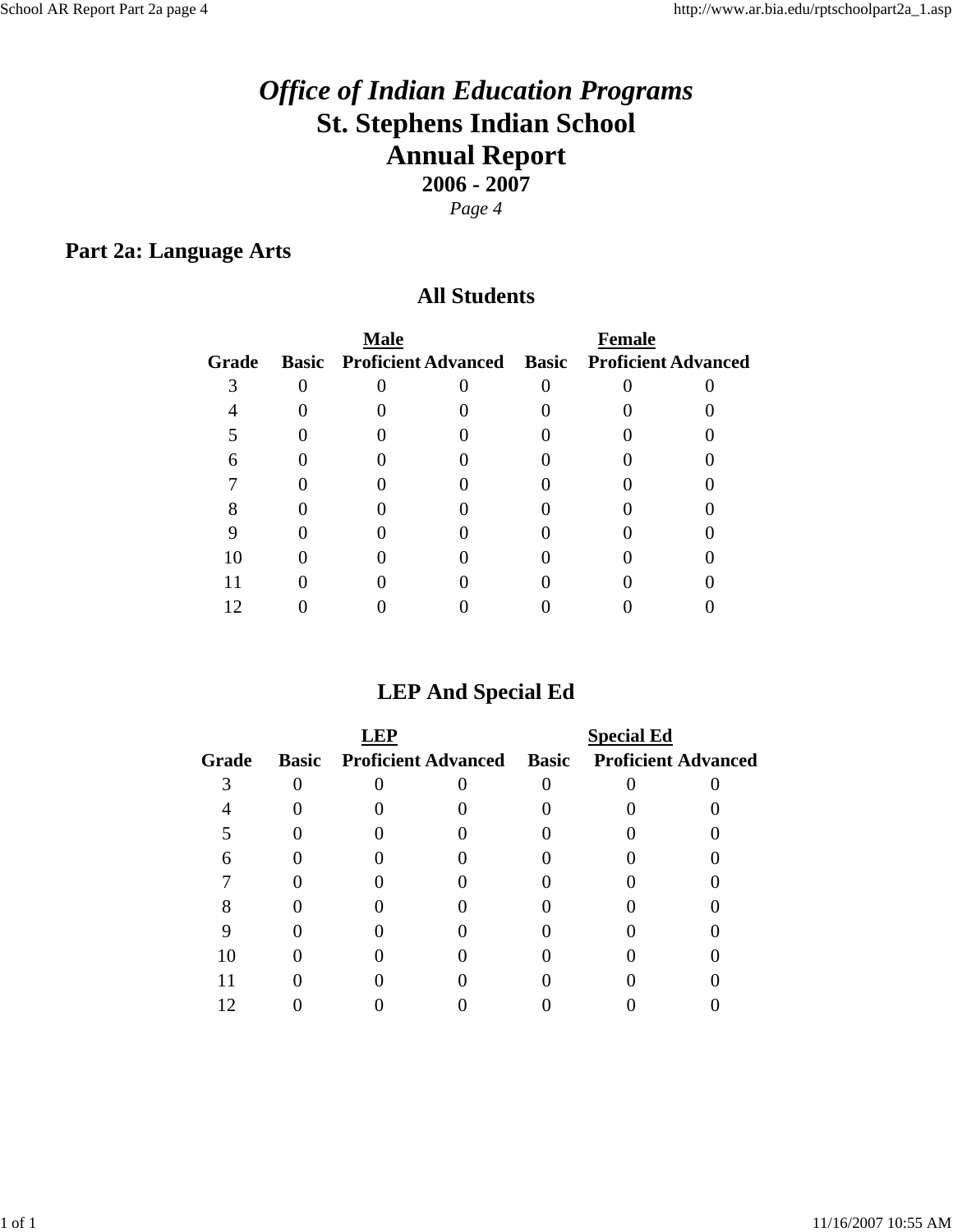## **Part 2a: Language Arts**

## **Test Participation Summary**

| Grade        | <b>Students</b><br><b>Enrolled</b> | <b>Students</b><br><b>Tested</b> | <b>Percent Tested</b> |  |
|--------------|------------------------------------|----------------------------------|-----------------------|--|
| 3            | 0                                  | $\theta$                         | 0.00%                 |  |
| 4            | $\theta$                           | $\theta$                         | 0.00%                 |  |
| 5            | 0                                  | $\left( \right)$                 | 0.00%                 |  |
| 6            | 0                                  | $\theta$                         | 0.00%                 |  |
| 7            | 0                                  | $\theta$                         | 0.00%                 |  |
| 8            | $\mathbf{0}$                       | $\theta$                         | 0.00%                 |  |
| 9            | 0                                  | 0                                | 0.00%                 |  |
| 10           | $\mathbf{0}$                       | $\left( \right)$                 | 0.00%                 |  |
| 11           | 0                                  | $\theta$                         | 0.00%                 |  |
| 12           | $\mathbf{0}$                       | $\left( \right)$                 | 0.00%                 |  |
| <b>Total</b> |                                    |                                  | 0.00%                 |  |

## **Assessment Summary**

|            | Basic        |          |              |          | Percent Proficient Percent Advanced Percent |          |
|------------|--------------|----------|--------------|----------|---------------------------------------------|----------|
| All        |              | $0.00\%$ | $\Omega$     | $0.00\%$ | $\mathbf{U}$                                | $0.00\%$ |
| <b>LEP</b> | $\mathbf{U}$ | $0.00\%$ | $\mathbf{O}$ | $0.00\%$ | $\mathbf{U}$                                | $0.00\%$ |
| Sp. Ed.    | $\mathbf{U}$ | $0.00\%$ | $\Omega$     | $0.00\%$ |                                             | $0.00\%$ |

| Number of students given alternate assessments:   | $\mathbf{0}$ |
|---------------------------------------------------|--------------|
| Number of students provided accommodations (IEP): |              |
| Method of assessment used:                        | <b>PAWS</b>  |
| Method to be used next year:                      | <b>PAWS</b>  |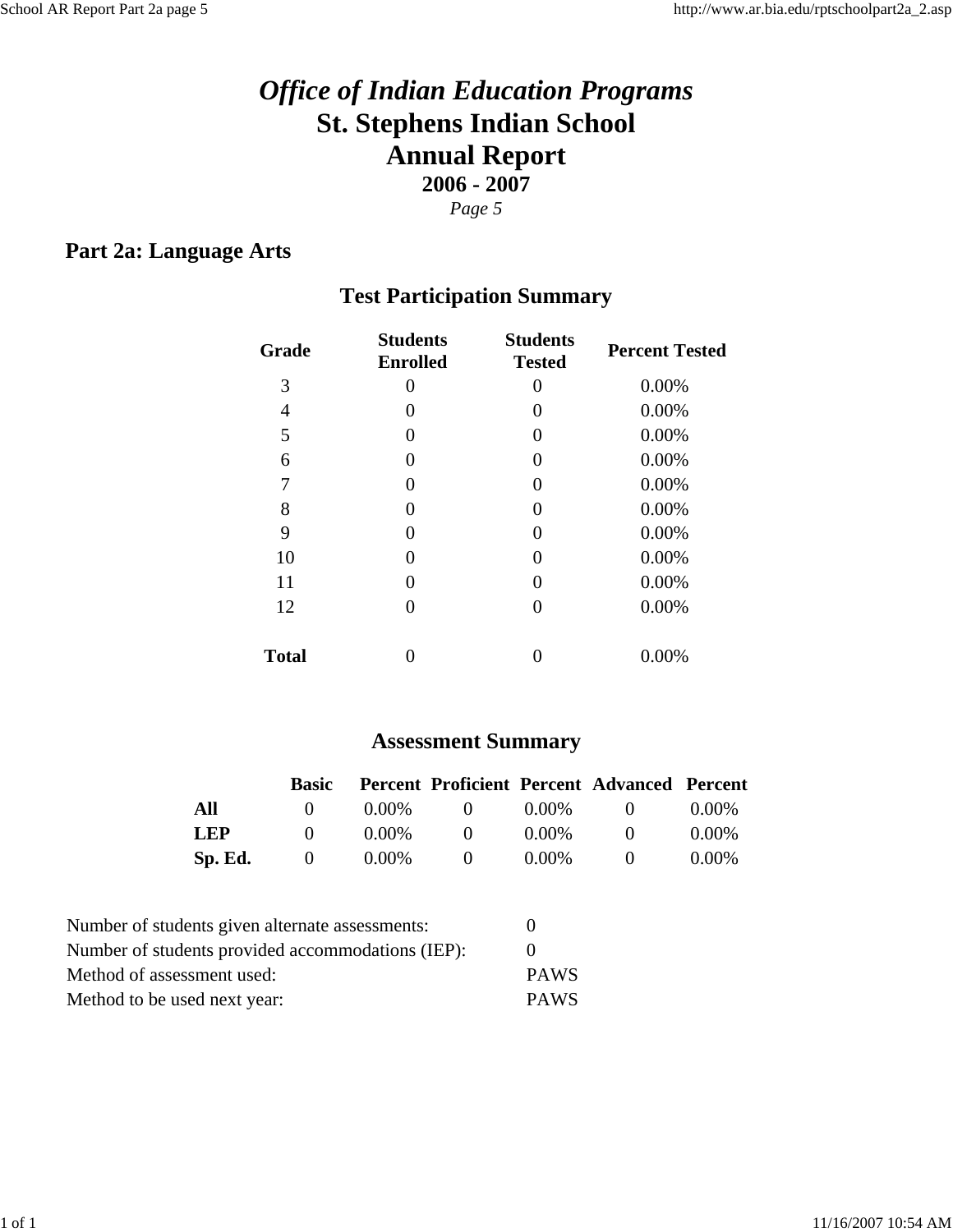# **Part 2b: Reading**

### **All Students**

|       | <b>Male</b> | <b>Female</b> |                                                            |  |  |
|-------|-------------|---------------|------------------------------------------------------------|--|--|
| Grade |             |               | <b>Basic Proficient Advanced Basic Proficient Advanced</b> |  |  |
|       |             |               |                                                            |  |  |
|       |             |               |                                                            |  |  |
|       |             |               |                                                            |  |  |
|       |             |               |                                                            |  |  |
|       |             |               |                                                            |  |  |
|       |             |               |                                                            |  |  |
|       |             |               |                                                            |  |  |
|       |             |               |                                                            |  |  |
|       |             |               |                                                            |  |  |
|       |             |               |                                                            |  |  |

## **LEP And Special Ed**

|       |  |                                                     | <b>Special Ed</b> |  |  |  |
|-------|--|-----------------------------------------------------|-------------------|--|--|--|
| Grade |  | Basic Proficient Advanced Basic Proficient Advanced |                   |  |  |  |
|       |  |                                                     |                   |  |  |  |
|       |  |                                                     |                   |  |  |  |
|       |  |                                                     |                   |  |  |  |
|       |  |                                                     |                   |  |  |  |
|       |  |                                                     |                   |  |  |  |
|       |  |                                                     |                   |  |  |  |
|       |  |                                                     |                   |  |  |  |
|       |  |                                                     |                   |  |  |  |
|       |  |                                                     |                   |  |  |  |
|       |  |                                                     |                   |  |  |  |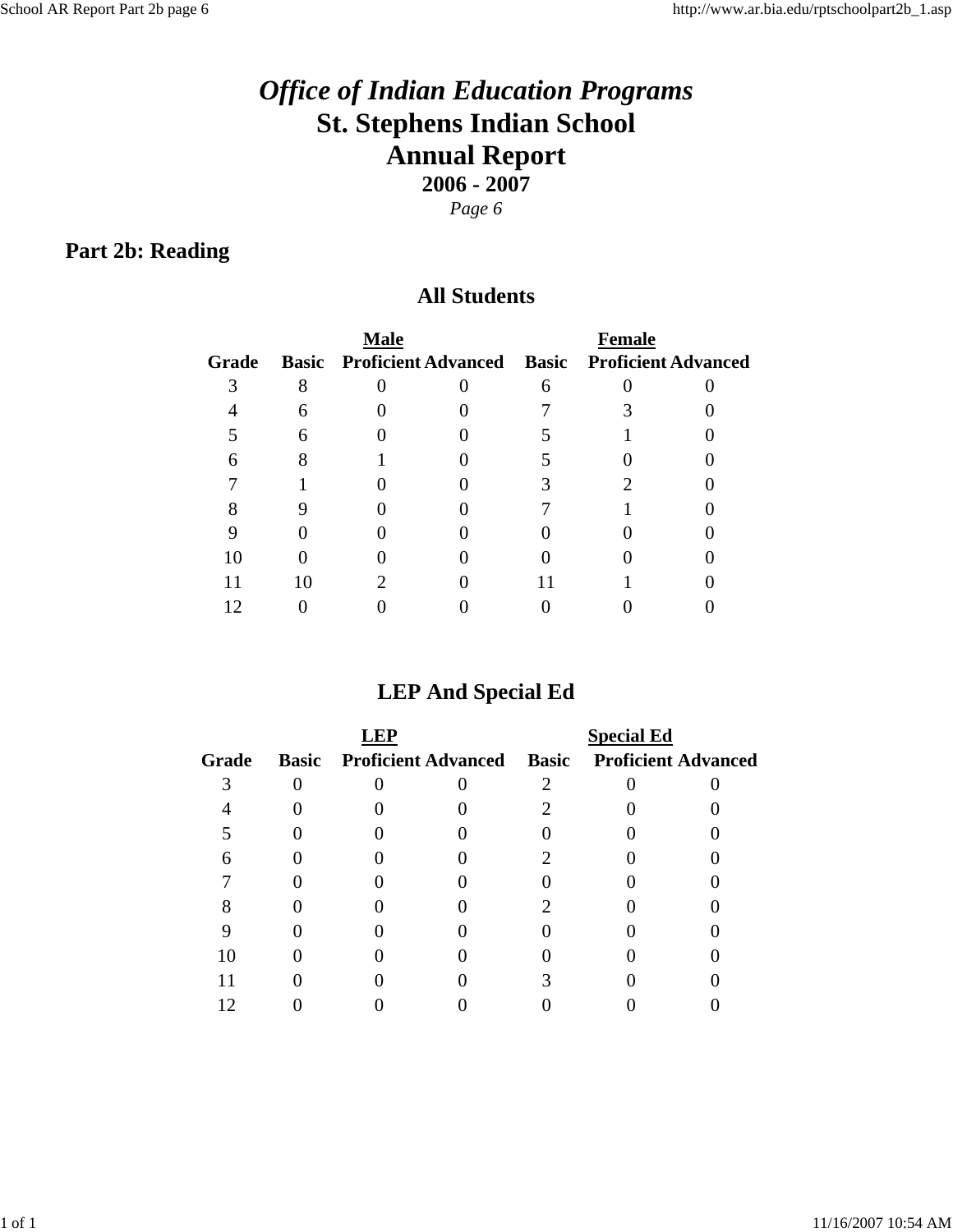## **Part 2b: Reading**

## **Test Participation Summary**

| Grade        | <b>Students</b><br><b>Enrolled</b> | <b>Students</b><br><b>Tested</b> | <b>Percent Tested</b> |
|--------------|------------------------------------|----------------------------------|-----------------------|
| 3            | 14                                 | 14                               | 100.00%               |
| 4            | 16                                 | 16                               | 100.00%               |
| 5            | 12                                 | 12                               | 100.00%               |
| 6            | 14                                 | 14                               | 100.00%               |
| 7            | 6                                  | 6                                | 100.00%               |
| 8            | 17                                 | 17                               | 100.00%               |
| 9            | 0                                  | $\Omega$                         | 0.00%                 |
| 10           | 0                                  | 0                                | 0.00%                 |
| 11           | 24                                 | 24                               | 100.00%               |
| 12           | 0                                  | $\Omega$                         | 0.00%                 |
| <b>Total</b> | 103                                | 103                              | 100.00%               |

## **Assessment Summary**

|            |              |              |                      |          | <b>Basic Percent Proficient Percent Advanced Percent</b> |          |
|------------|--------------|--------------|----------------------|----------|----------------------------------------------------------|----------|
| All        | 92.          |              | 89.32\% 11 10.68\% 0 |          |                                                          | $0.00\%$ |
| <b>LEP</b> | $\mathbf{0}$ | 0.00%        | $\bigcup$            | $0.00\%$ | $\mathbf{O}$                                             | $0.00\%$ |
| Sp. Ed.    |              | 11 100.00% 0 |                      | $0.00\%$ | $\mathbf{0}$                                             | $0.00\%$ |

| Number of students given alternate assessments:           |             |
|-----------------------------------------------------------|-------------|
| Number of students provided accommodations (IEP):         | 11          |
| Third graders reading independently at third grade level: | $0(0.00\%)$ |
| Method of assessment used:                                | <b>PAWS</b> |
| Method to be used next year:                              | <b>PAWS</b> |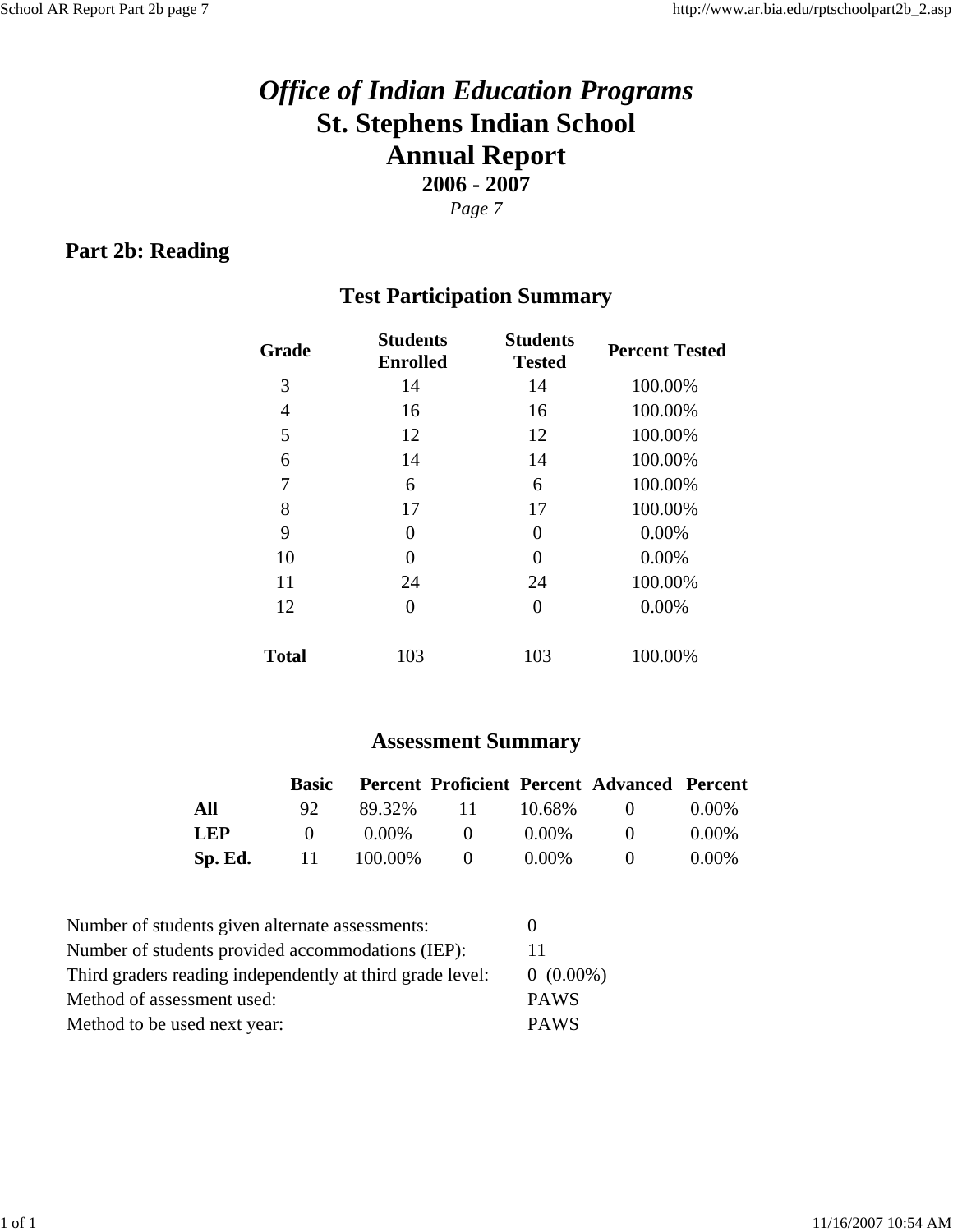**Part 2c: Mathematics**

### **All Students**

|       | <b>Male</b> |                                                     | <b>Female</b> |  |
|-------|-------------|-----------------------------------------------------|---------------|--|
| Grade |             | Basic Proficient Advanced Basic Proficient Advanced |               |  |
|       |             |                                                     |               |  |
|       |             |                                                     |               |  |
|       |             |                                                     |               |  |
|       |             |                                                     |               |  |
|       |             |                                                     |               |  |
|       |             |                                                     |               |  |
|       |             |                                                     |               |  |
|       |             |                                                     |               |  |
|       |             |                                                     |               |  |
|       |             |                                                     |               |  |

# **LEP And Special Ed**

|       |  |  |                                                     | <b>Special Ed</b> |  |
|-------|--|--|-----------------------------------------------------|-------------------|--|
| Grade |  |  | Basic Proficient Advanced Basic Proficient Advanced |                   |  |
|       |  |  |                                                     |                   |  |
|       |  |  |                                                     |                   |  |
|       |  |  |                                                     |                   |  |
|       |  |  |                                                     |                   |  |
|       |  |  |                                                     |                   |  |
|       |  |  |                                                     |                   |  |
|       |  |  |                                                     |                   |  |
|       |  |  |                                                     |                   |  |
|       |  |  |                                                     |                   |  |
|       |  |  |                                                     |                   |  |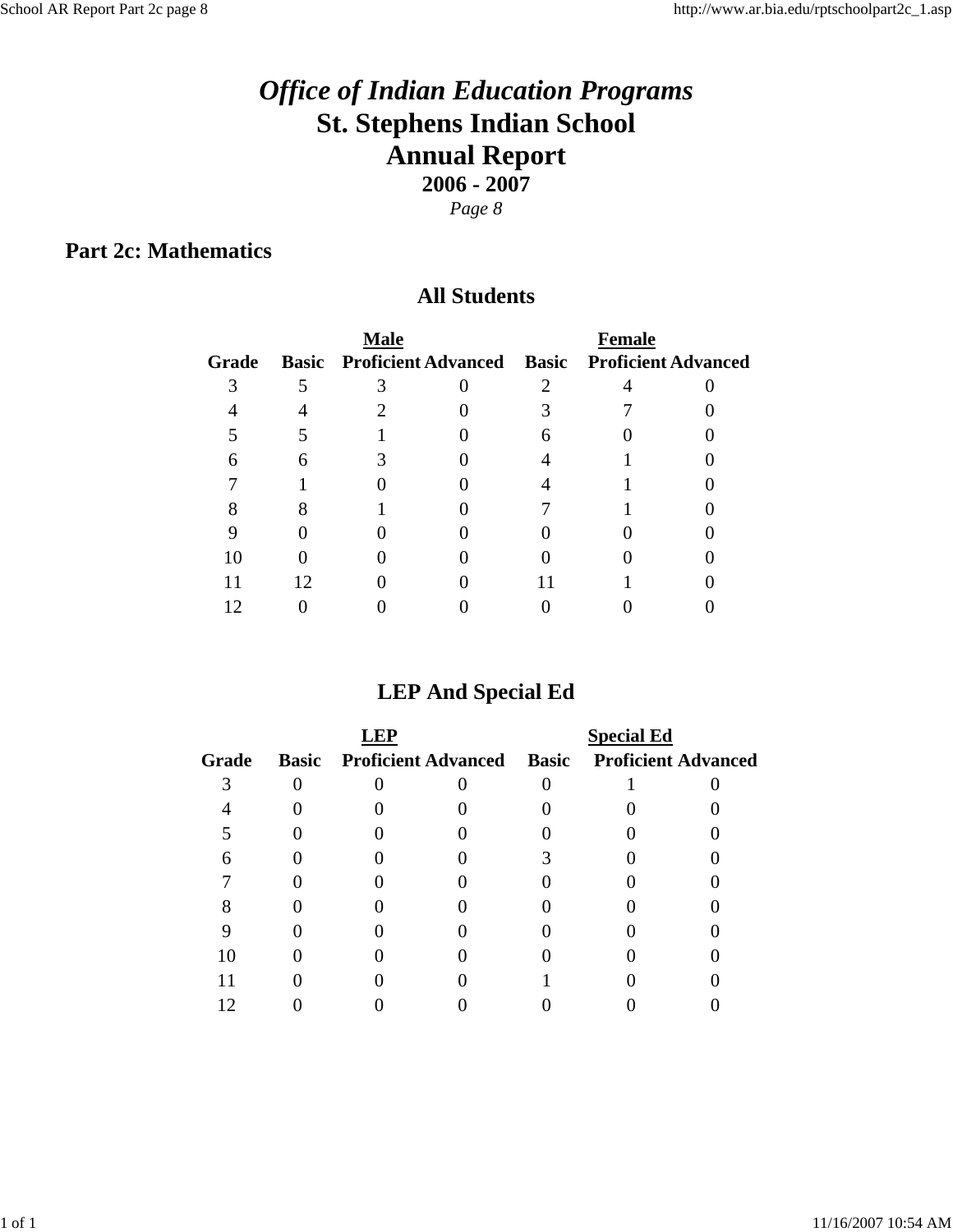## **Part 2c: Mathematics**

## **Test Participation Summary**

| Grade        | <b>Students</b><br><b>Enrolled</b> | <b>Students</b><br><b>Tested</b> | <b>Percent Tested</b> |
|--------------|------------------------------------|----------------------------------|-----------------------|
| 3            | 14                                 | 14                               | 100.00%               |
| 4            | 16                                 | 16                               | 100.00%               |
| 5            | 12                                 | 12                               | 100.00%               |
| 6            | 14                                 | 14                               | 100.00%               |
| 7            | 6                                  | 6                                | 100.00%               |
| 8            | 17                                 | 17                               | 100.00%               |
| 9            | 0                                  | 0                                | 0.00%                 |
| 10           | 0                                  | 0                                | 0.00%                 |
| 11           | 24                                 | 24                               | 100.00%               |
| 12           | 0                                  | 0                                | 0.00%                 |
| <b>Total</b> | 103                                | 103                              | 100.00%               |

## **Assessment Summary**

|         | Basic        |       |                  |        | <b>Percent Proficient Percent Advanced Percent</b>                               |          |
|---------|--------------|-------|------------------|--------|----------------------------------------------------------------------------------|----------|
| All     | 78.          |       | 75.73% 25 24.27% |        | $\left( \begin{array}{ccc} 0 & \cdots & 0 \\ 0 & \cdots & 0 \end{array} \right)$ | $0.00\%$ |
| LEP.    | $\mathbf{0}$ | 0.00% | $\sim 0$         | 0.00%  | $\bullet$ $\bullet$                                                              | $0.00\%$ |
| Sp. Ed. | 4            |       | 80.00% 1         | 20.00% | $\mathbf{U}$                                                                     | 0.00%    |

| Number of students given alternate assessments:          | 0           |
|----------------------------------------------------------|-------------|
| Number of students provided accommodations (IEP):        | 5           |
| Students meeting state standards for technical literacy: | $\theta$    |
| Method of assessment used:                               | <b>PAWS</b> |
| Method to be used next year:                             | <b>PAWS</b> |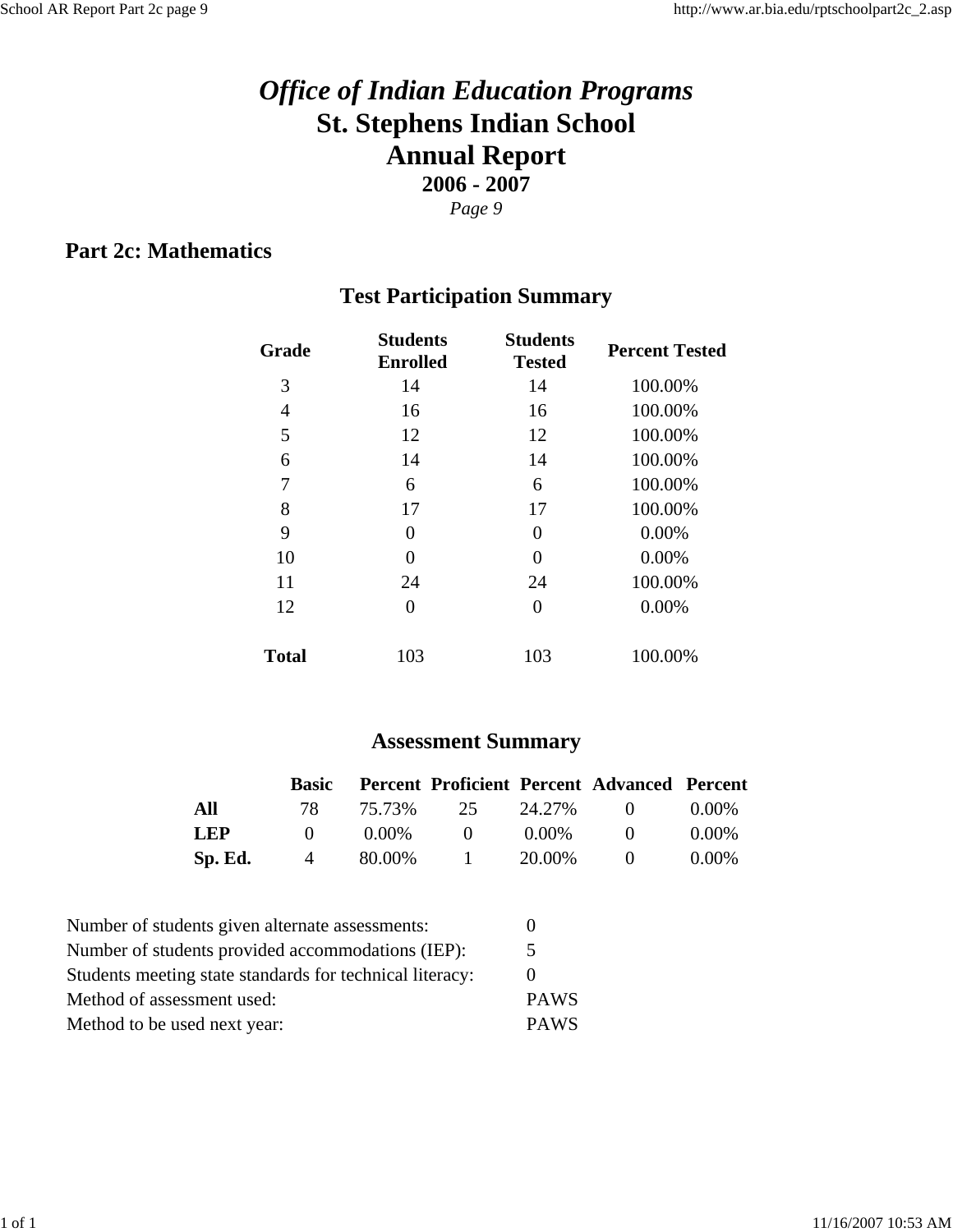**Part 3: Staff Development**

| A1.           | Full-time teaching positions available in the current school<br>year:              |               | $\overline{3}$ |             |
|---------------|------------------------------------------------------------------------------------|---------------|----------------|-------------|
|               | Full-time teachers new to the school:                                              |               | 3              |             |
|               | Unfilled vacancies for full-time teachers:                                         |               | $\overline{0}$ |             |
|               | <b>Total Number of Teachers:</b>                                                   |               | 3              |             |
|               | A2. Teachers at the end of last SY:                                                |               | 26             |             |
|               | Not offered contracts: 0 Teachers retired: 3                                       |               |                |             |
|               | Teachers returning:                                                                |               | 23             | $(88.46\%)$ |
| <b>B.</b>     | Number of Core Area teachers:                                                      |               | 18             |             |
|               | Highly Qualified Core Area teachers:                                               | 18            | $(100.00\%)$   |             |
| $C_{\bullet}$ | Current school principal tenure (years):                                           | 5             |                |             |
| D.            | Number of core area classes taught:<br>$(K-8: 42, 9-12: 19)$                       |               | 61             |             |
|               | Core area classes taught by highly qualified teachers:<br>$(K-8: 42, 9-12: 15)$    |               |                | 57 (93.44%) |
|               | Teachers receiving high-quality professional development:<br>$(K-8: 16, 9-12: 10)$ |               | 26             |             |
|               | Core area teachers' qualifications in the use of technology for<br>instruction:    |               |                |             |
|               | Basic:                                                                             | $0(0.00\%)$   |                |             |
|               | Proficient:                                                                        | 16 (88.89%)   |                |             |
|               | Advanced:                                                                          | 2 $(11.11\%)$ |                |             |
| E.            | Full-time paraprofessionals employed:                                              |               | 7              |             |
|               | Fully qualified paraprofessionals employed:                                        |               | 7              |             |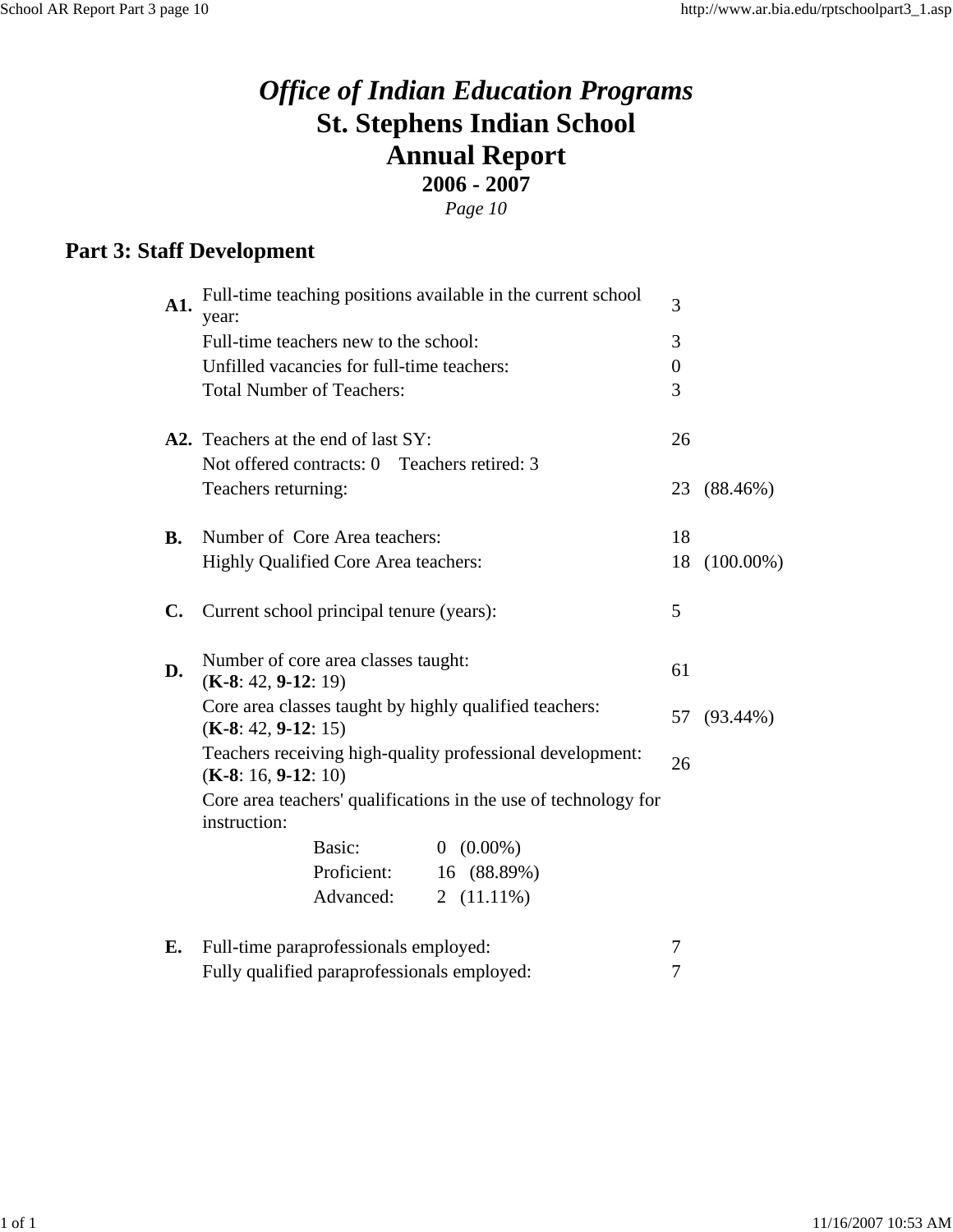## **Part 4: Provision for Safe and Drug Free School and Community**

#### **A.** Major Activities

#### **Major activities for the school are marked 'X'.**

- X Substance abuse prevention instruction X Before and after school activities
- X Safe & drug free services for out of school youth X Violence prevention instruction
- 
- X Curriculum acquisition or development X Student Support services
- 
- X Special one-time events X Security Equipment
- X Staff Training X Security
- Other:
- 
- 
- X Parent education and involvement X Conflict resolution and Peer mediation
	-
- X Community service projects X Alternative education programs
	-
- X Personnel HIV Curriculum Training

#### **B.** Incidents of Drug and Alcohol Use

|                                            | K-6 | 7-8 | $9-12$ |
|--------------------------------------------|-----|-----|--------|
| Number of Incidents                        |     | 2   | 8      |
| <b>Student Offenders</b><br>(unduplicated) |     |     | 13     |
| Non-student Offenders                      |     |     |        |
| Alcohol-related suspensions                |     |     |        |
| Alcohol-related expulsions                 |     |     |        |
| Drug-related suspensions                   |     |     | 8      |
| Drug-related expulsions                    |     |     |        |

#### **Total Number of Incidents:** 10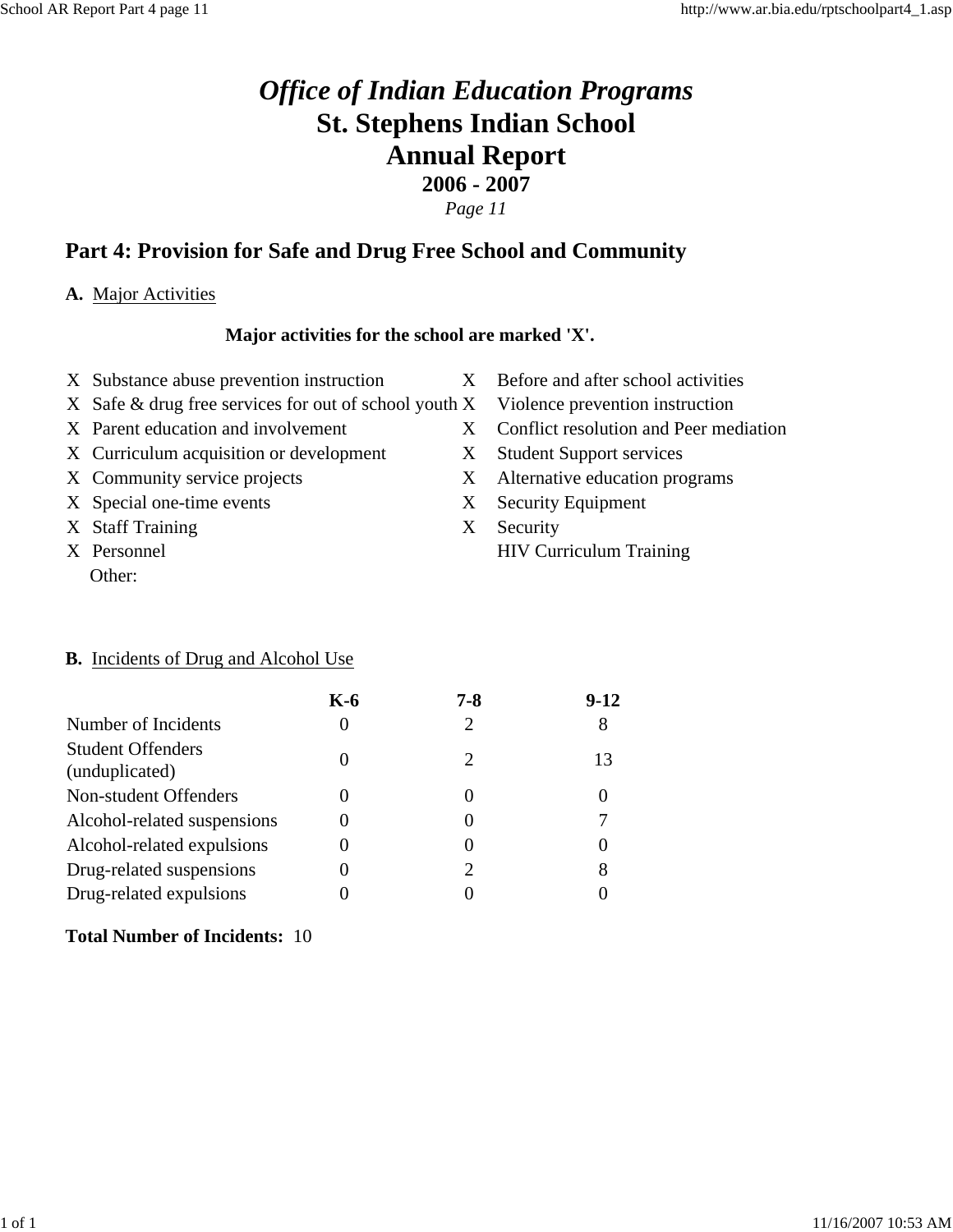#### *Page 12*

### **Part 4: Provision for Safe and Drug Free School and Community**

#### **C.** Incidents of Violence

|                                     | $K-6$ | $7 - 8$  | $9-12$ |
|-------------------------------------|-------|----------|--------|
| Number of Incidents                 | 50    | 18       | 12     |
| Student Offenders (unduplicated)    | 41    | 15       | 20     |
| Non-student Offenders               |       |          |        |
| <b>Student Victims</b>              |       |          |        |
| <b>Staff Victims</b>                |       |          |        |
| <b>Other Victims</b>                |       |          |        |
| Incidents that were weapons-related |       | 0        |        |
| Fighting-related suspensions        |       | 18       | 20     |
| Fighting-related expulsions         |       | $\theta$ |        |
| Weapons-related suspensions         |       |          |        |
| Weapons-related expulsions          |       |          |        |

#### **Total Number of Incidents:** 80

#### **D.** Community Involvement

Community agencies or organizations involved in safe and drug free activities: **No**

Organizations involved are marked 'X'.

- X Joint service delivery, including referrals
- X Teacher/staff training
- X Public awareness activities Fund-raising

Other:

Student participation in designing, delivering or critiquing your safe and drug free activities: **Yes**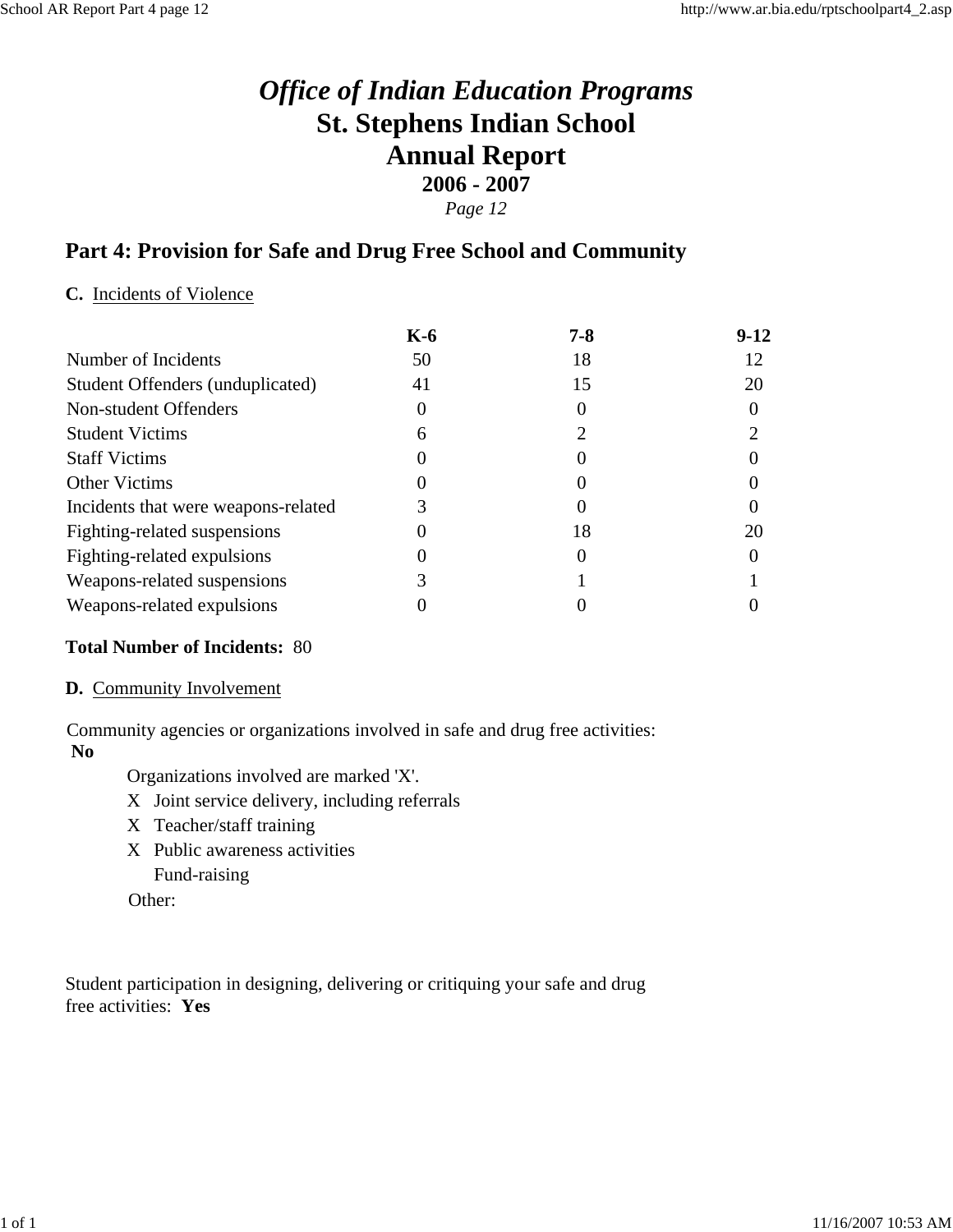### **Part 5: Extended Learning, Language and Culture**

School provided extended learning time: **Yes**

#### **Applicable extended learning times are marked 'X'.**

Before School X After School Weekend X Summer Other:

School provided family literacy services for parents: **Yes**

School provided Tribal language and/or culture education for students: **Yes**

Students demonstrating knowledge of Tribal language / culture: **210**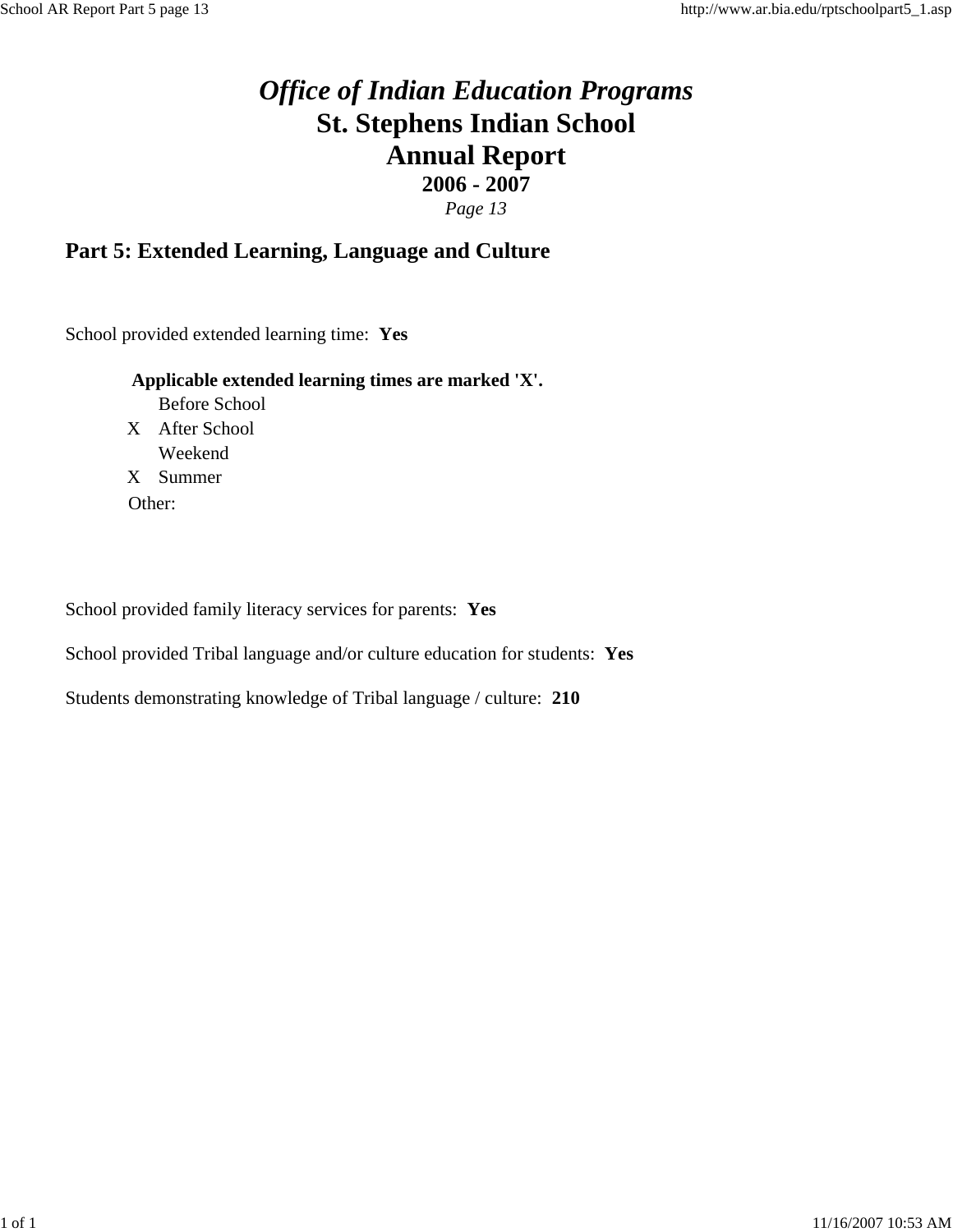*Page 14*

# **Part 6: English Language Proficiency (ELP) State Assessment Data**

|   | Name of ELP<br>Assessment<br>(1) | Total<br>number of<br>ALL<br>students<br><b>ELP</b><br>(2) | Total<br>number of<br>ALL<br>students<br>assessed for dentified as<br><b>LEP</b><br>(3) | Number of<br>$LEP$ in<br>Basic or<br><b>Level 1</b><br>(4) | Number of<br>LEP in<br>or Level 2<br>(5) | Number of<br>LEP in<br>column (3) at column (3) at column (3) at<br>Intermediate   Advanced or   Proficient or  <br>Level 3<br>(6) | Number of<br>$ LP $ in column<br>$(3)$ at<br>Level 4<br>(7) |
|---|----------------------------------|------------------------------------------------------------|-----------------------------------------------------------------------------------------|------------------------------------------------------------|------------------------------------------|------------------------------------------------------------------------------------------------------------------------------------|-------------------------------------------------------------|
|   |                                  | $\theta$                                                   | $0(0.00\%)$                                                                             | $0(0.00\%)$                                                | $0(0.00\%)$                              | $0(0.00\%)$                                                                                                                        | $0(0.00\%)$                                                 |
| 2 |                                  |                                                            | $0(0.00\%)$                                                                             | $0(0.00\%)$                                                | $0(0.00\%)$                              | $0(0.00\%)$                                                                                                                        | $0(0.00\%)$                                                 |
| 3 |                                  | $\Omega$                                                   | $0(0.00\%)$                                                                             | $0(0.00\%)$                                                | $0(0.00\%)$                              | $0(0.00\%)$                                                                                                                        | $0(0.00\%)$                                                 |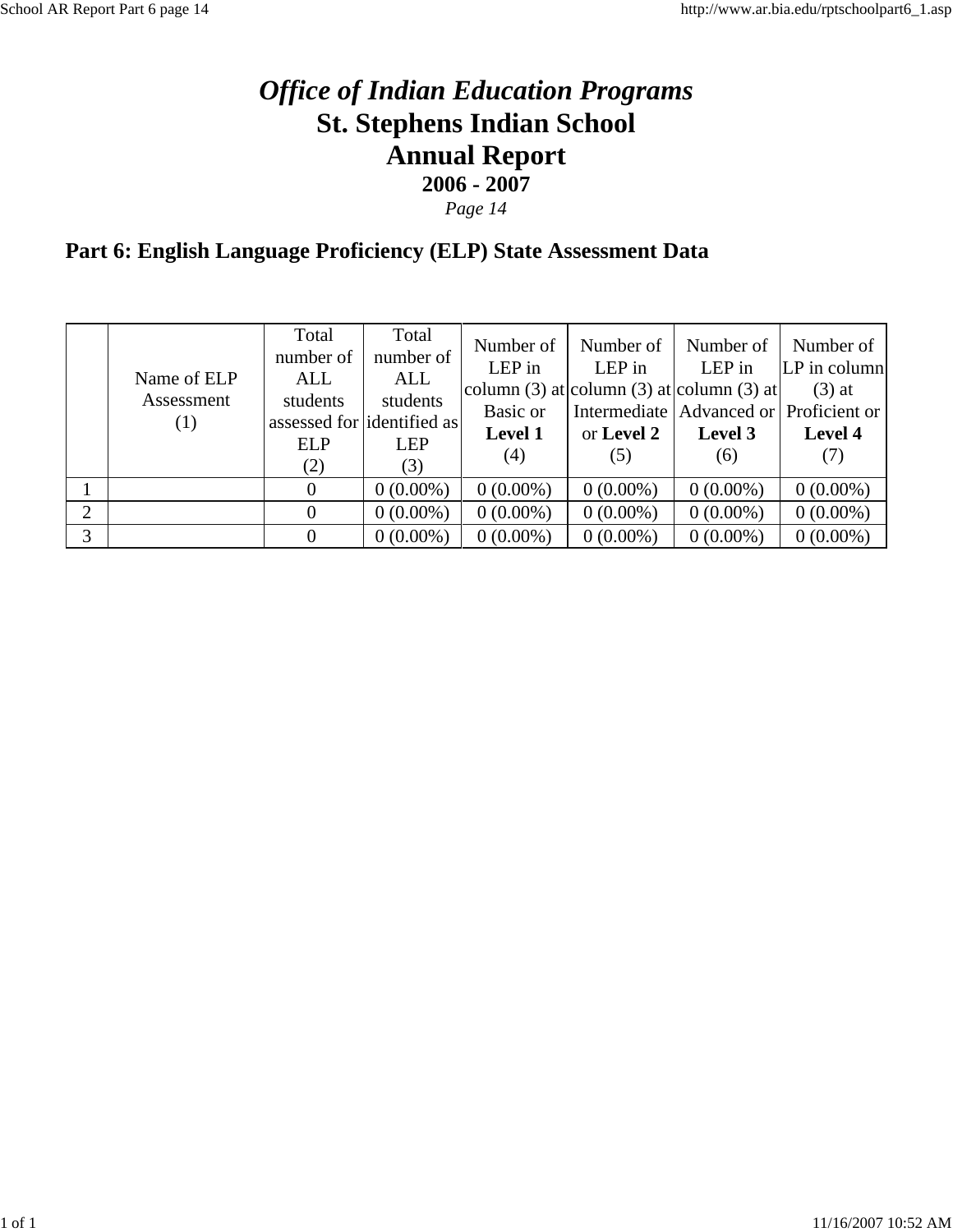#### **Enrollment**

|       | <b>All Students</b> |               | <b>LEP</b>  |                   | <b>Special Ed</b> |               |
|-------|---------------------|---------------|-------------|-------------------|-------------------|---------------|
|       | Male                | <b>Female</b> | <b>Male</b> | Female            | <b>Male</b>       | <b>Female</b> |
| Total | 132                 | 112           | $\theta$    | $\mathbf{\Omega}$ | 31                | Q             |
| M/F   |                     | 244           |             |                   |                   | 40            |

#### **Average Daily Attendance Rate, Graduation Rate and Dropout Rate**

|                                              | <b>All Students</b> | LEP   | <b>Special Ed</b> |
|----------------------------------------------|---------------------|-------|-------------------|
| <b>Avg Daily Attendance Rate K-8</b>         | 86.48%              | $0\%$ | 85.59%            |
| <b>Avg Daily Attendance Rate</b><br>$9 - 12$ | 82.17%              | $0\%$ | 85.47%            |
| <b>Graduation Rate (High School)</b>         | 12%                 | $0\%$ | 0%                |
| <b>Dropout Rate (High School)</b>            | 8.33%               | 0.00% | $0.00\%$          |

#### **Student Achievement**

|                                                | <b>Language Arts</b>         |                       |                |                     |                   |                                   |  |  |
|------------------------------------------------|------------------------------|-----------------------|----------------|---------------------|-------------------|-----------------------------------|--|--|
|                                                | Number of<br><b>Students</b> | Participation<br>Rate | <b>Basic %</b> | <b>Proficient</b> % | <b>Advanced %</b> | Proficient +<br><b>Advanced %</b> |  |  |
| <b>All Students</b>                            | < 10                         | $***$                 | $***$          | $***$               | $***$             | $***$                             |  |  |
| <b>Males</b>                                   | < 10                         | $***$                 | $***$          | $***$               | $***$             | $***$                             |  |  |
| <b>Females</b>                                 | < 10                         | $***$                 | $***$          | $***$               | $***$             | $***$                             |  |  |
| <b>Race and</b><br><b>Ethnicity</b>            |                              |                       |                |                     |                   |                                   |  |  |
| <b>Native</b><br>American                      | < 10                         | $***$                 | ***            | $***$               | $***$             | $***$                             |  |  |
| <b>Other Groups</b>                            |                              |                       |                |                     |                   |                                   |  |  |
| <b>IEP</b>                                     | < 10                         | $***$                 | $***$          | ***                 | $***$             | $***$                             |  |  |
| <b>Limited</b><br><b>English</b><br>Proficient | < 10                         | $***$                 | $***$          | $***$               | $***$             | $***$                             |  |  |

#### **Two Year Trend in Language Arts:**

|           | Number of<br><b>Students</b> | <b>Participation</b><br>Rate | <b>Basic %</b> | <b>Proficient %</b> | <b>Advanced</b> % | <b>Proficient +</b><br><b>Advanced</b> % |
|-----------|------------------------------|------------------------------|----------------|---------------------|-------------------|------------------------------------------|
| 2006-2007 | 10                           | $***$                        | $***$          | $***$               | $***$             | $***$                                    |
| 2005-2006 | 10                           | $***$                        | $***$          | $***$               | $***$             | $***$                                    |

#### **State-wide Comparison (WY):**

*All school reports for this state have not been received and accepted by CSI at this time*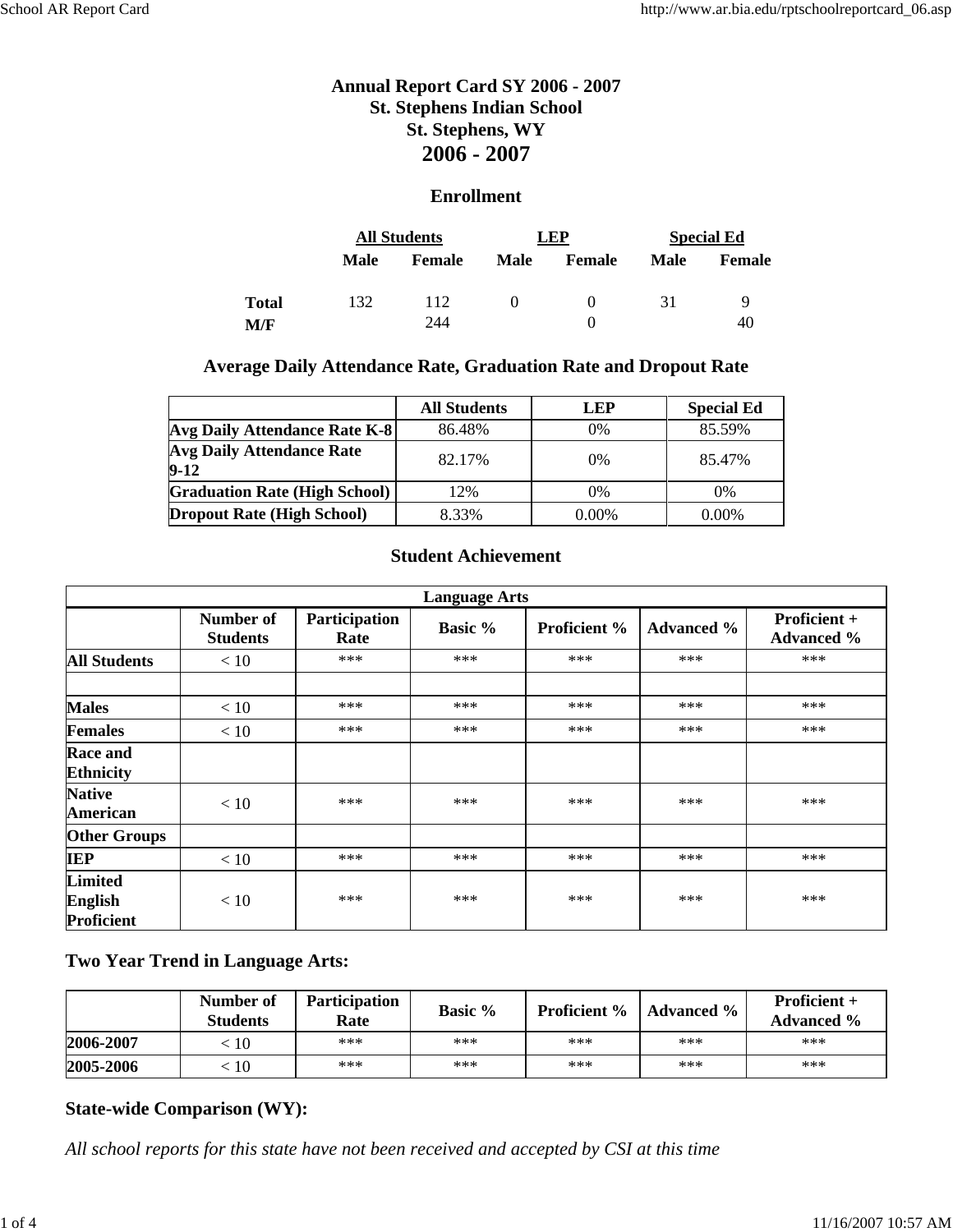#### **Student Achievement**

|                                                | <b>Reading</b>               |                       |                |                     |                   |                                   |  |  |
|------------------------------------------------|------------------------------|-----------------------|----------------|---------------------|-------------------|-----------------------------------|--|--|
|                                                | Number of<br><b>Students</b> | Participation<br>Rate | <b>Basic %</b> | <b>Proficient %</b> | <b>Advanced %</b> | Proficient +<br><b>Advanced %</b> |  |  |
| <b>All Students</b>                            | 103                          | 100.00%               | 89.32%         | 10.68%              | $0.00\%$          | 10.68%                            |  |  |
|                                                |                              |                       |                |                     |                   |                                   |  |  |
| <b>Males</b>                                   | 51                           | 100.00%               | 94.12%         | 5.88%               | $0.00\%$          | 5.88%                             |  |  |
| <b>Females</b>                                 | 52                           | 100.00%               | 84.62%         | 15.38%              | $0.00\%$          | 15.38%                            |  |  |
| <b>Race and</b><br><b>Ethnicity</b>            |                              |                       |                |                     |                   |                                   |  |  |
| <b>Native</b><br>American                      | 103                          | 100.00%               | 89.32%         | 10.68%              | 0.00%             | 10.68%                            |  |  |
| <b>Other Groups</b>                            |                              |                       |                |                     |                   |                                   |  |  |
| <b>IEP</b>                                     | 12                           | 91.67%                | 100.00%        | 0.00%               | 0.00%             | $0.00\%$                          |  |  |
| <b>Limited</b><br><b>English</b><br>Proficient | < 10                         | $***$                 | $***$          | $***$               | $***$             | $***$                             |  |  |

#### **Two Year Trend in Reading:**

|           | Number of<br><b>Students</b> | <b>Participation</b><br>Rate | Basic % | <b>Proficient</b> % | <b>Advanced</b> % | <b>Proficient</b> $+$<br><b>Advanced</b> % |
|-----------|------------------------------|------------------------------|---------|---------------------|-------------------|--------------------------------------------|
| 2006-2007 | 103                          | 100.00%                      | 89.32%  | 10.68%              | $0.00\%$          | 10.68%                                     |
| 2005-2006 | 93                           | 100.00%                      | 84.95%  | $1.83\%$            | 3.23%             | 15.05%                                     |

#### **State-wide Comparison (WY):**

*All school reports for this state have not been received and accepted by CSI at this time*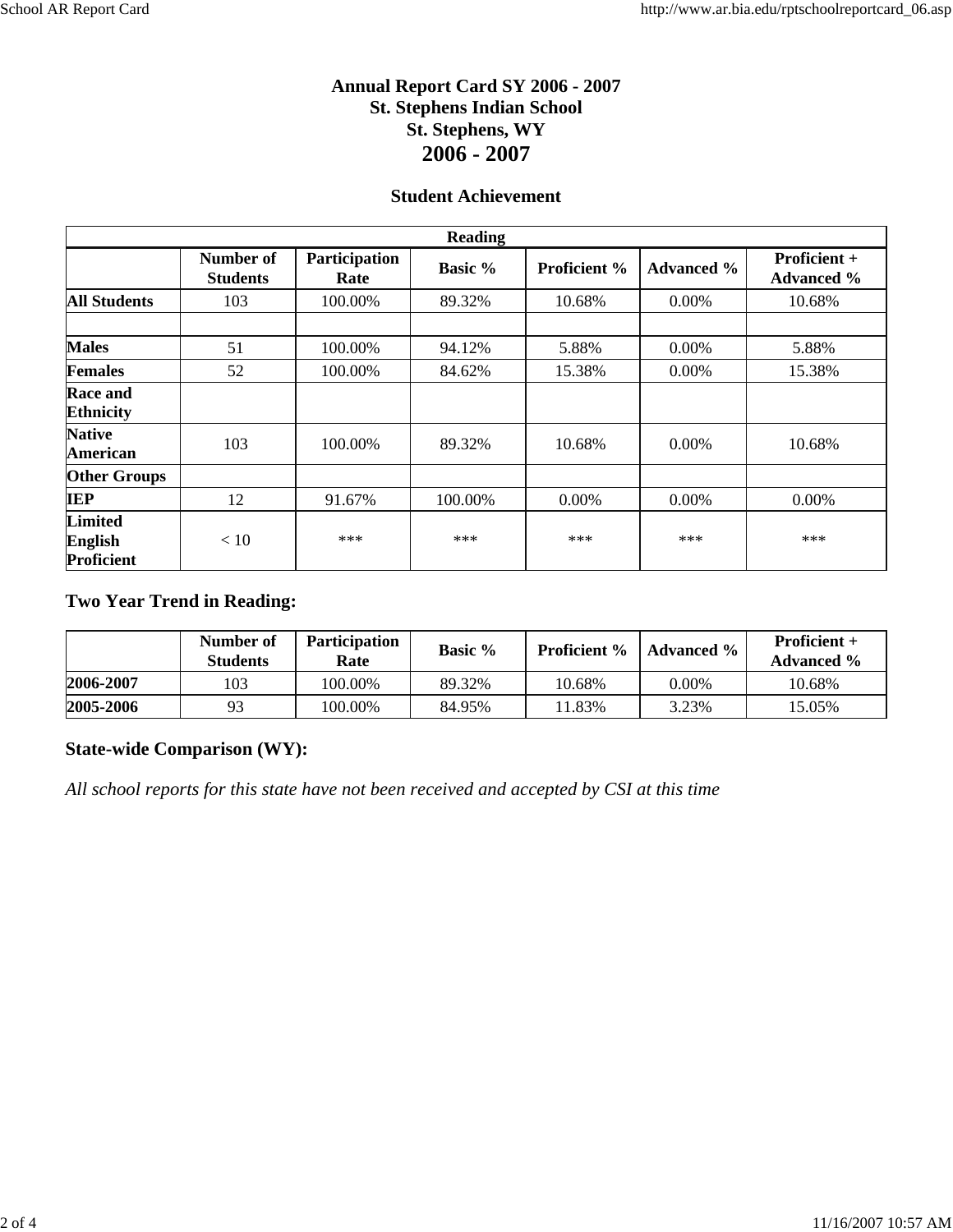#### **Student Achievement**

| <b>Math</b>                                    |                              |                       |                |                     |                   |                                          |  |
|------------------------------------------------|------------------------------|-----------------------|----------------|---------------------|-------------------|------------------------------------------|--|
|                                                | Number of<br><b>Students</b> | Participation<br>Rate | <b>Basic %</b> | <b>Proficient</b> % | <b>Advanced %</b> | <b>Proficient +</b><br><b>Advanced %</b> |  |
| <b>All Students</b>                            | 103                          | 100.00%               | 75.73%         | 24.27%              | 0.00%             | 24.27%                                   |  |
|                                                |                              |                       |                |                     |                   |                                          |  |
| <b>Males</b>                                   | 51                           | 100.00%               | 80.39%         | 19.61%              | $0.00\%$          | 19.61%                                   |  |
| <b>Females</b>                                 | 52                           | 100.00%               | 71.15%         | 28.85%              | 0.00%             | 28.85%                                   |  |
| <b>Race and</b><br><b>Ethnicity</b>            |                              |                       |                |                     |                   |                                          |  |
| <b>Native</b><br><b>American</b>               | 103                          | 100.00%               | 75.73%         | 24.27%              | $0.00\%$          | 24.27%                                   |  |
| <b>Other Groups</b>                            |                              |                       |                |                     |                   |                                          |  |
| <b>IEP</b>                                     | < 10                         | $***$                 | $***$          | ***                 | $***$             | ***                                      |  |
| <b>Limited</b><br><b>English</b><br>Proficient | < 10                         | $***$                 | $***$          | $***$               | $***$             | ***                                      |  |

#### **Two Year Trend in Math:**

|           | Number of<br><b>Students</b> | <b>Participation</b><br>Rate | <b>Basic %</b> | <b>Proficient</b> % | <b>Advanced</b> % | <b>Proficient</b> $+$<br><b>Advanced</b> % |
|-----------|------------------------------|------------------------------|----------------|---------------------|-------------------|--------------------------------------------|
| 2006-2007 | 103                          | 100.00%                      | 75.73%         | 24.27%              | $0.00\%$          | 24.27%                                     |
| 2005-2006 | 93                           | 100.00%                      | 92.47%         | 6.45%               | .08%              | 7.53%                                      |

#### **State-wide Comparison (WY):**

*All school reports for this state have not been received and accepted by CSI at this time*